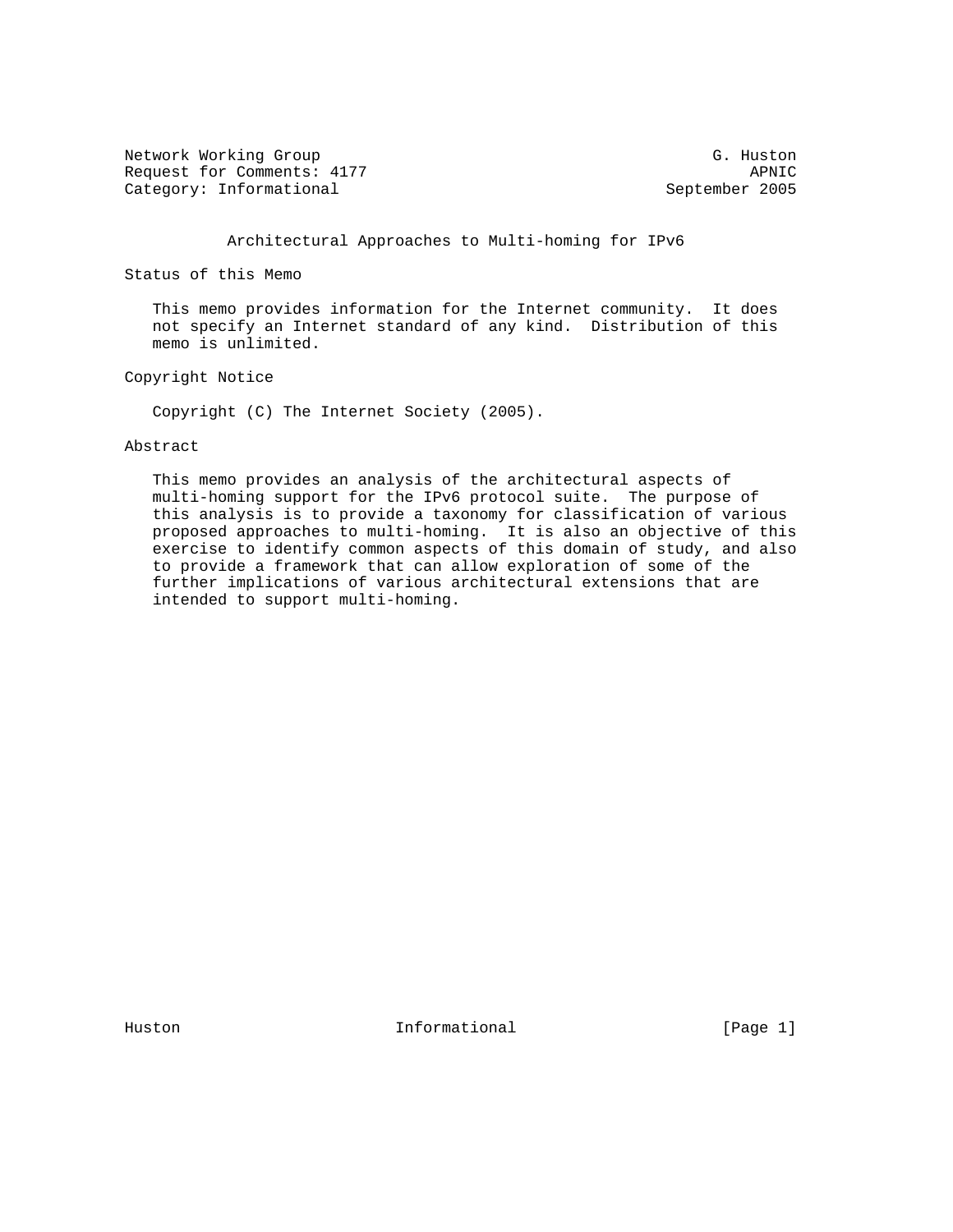Table of Contents

| 1. |                                                             |
|----|-------------------------------------------------------------|
| 2. |                                                             |
| 3. |                                                             |
| 4. | $\overline{7}$<br>Functional Goals and Considerations       |
| 5. | Approaches to Multi-Homing 7                                |
|    | Multi-Homing: Routing 8<br>5.1.                             |
|    | 5.2. Multi-Homing: Mobility 9                               |
|    | Multi-homing: Identity Considerations 12<br>5.3.            |
|    | Multi-homing: Identity Protocol Element 14<br>5.4.          |
|    | Multi-homing: Modified Protocol Element 15<br>5.5.          |
|    | Modified Site-Exit and Host Behaviors 16<br>5.6.            |
| 6. | Approaches to Endpoint Identity 17                          |
|    | Endpoint Identity Structure 18<br>6.1.                      |
|    | 6.2. Persistent, Opportunistic, and Ephemeral Identities 20 |
|    | Common Issues for Multi-Homing Approaches 23<br>6.3.        |
|    | 6.3.1. Triggering Locator Switches 23                       |
|    | 6.3.2. Locator Selection 26                                 |
|    | 6.3.3. Layering Identity 27                                 |
|    | 6.3.4. Session Startup and Maintenance 29                   |
|    | 6.3.5. Dynamic Capability Negotiation 31                    |
|    | 6.3.6. Identity Uniqueness and Stability 31                 |
| 7. | Functional Decomposition of Multi-Homing Approaches 32      |
|    | 7.1. Establishing Session State 32                          |
|    | 7.2. Re-homing Triggers 33                                  |
|    | 7.3. Re-homing Locator Pair Selection 33                    |
|    |                                                             |
|    |                                                             |
|    | 7.5. Removal of Session State 34                            |
| 8. | Security Considerations 34                                  |
| 9. |                                                             |
|    |                                                             |

Huston **Informational Informational** [Page 2]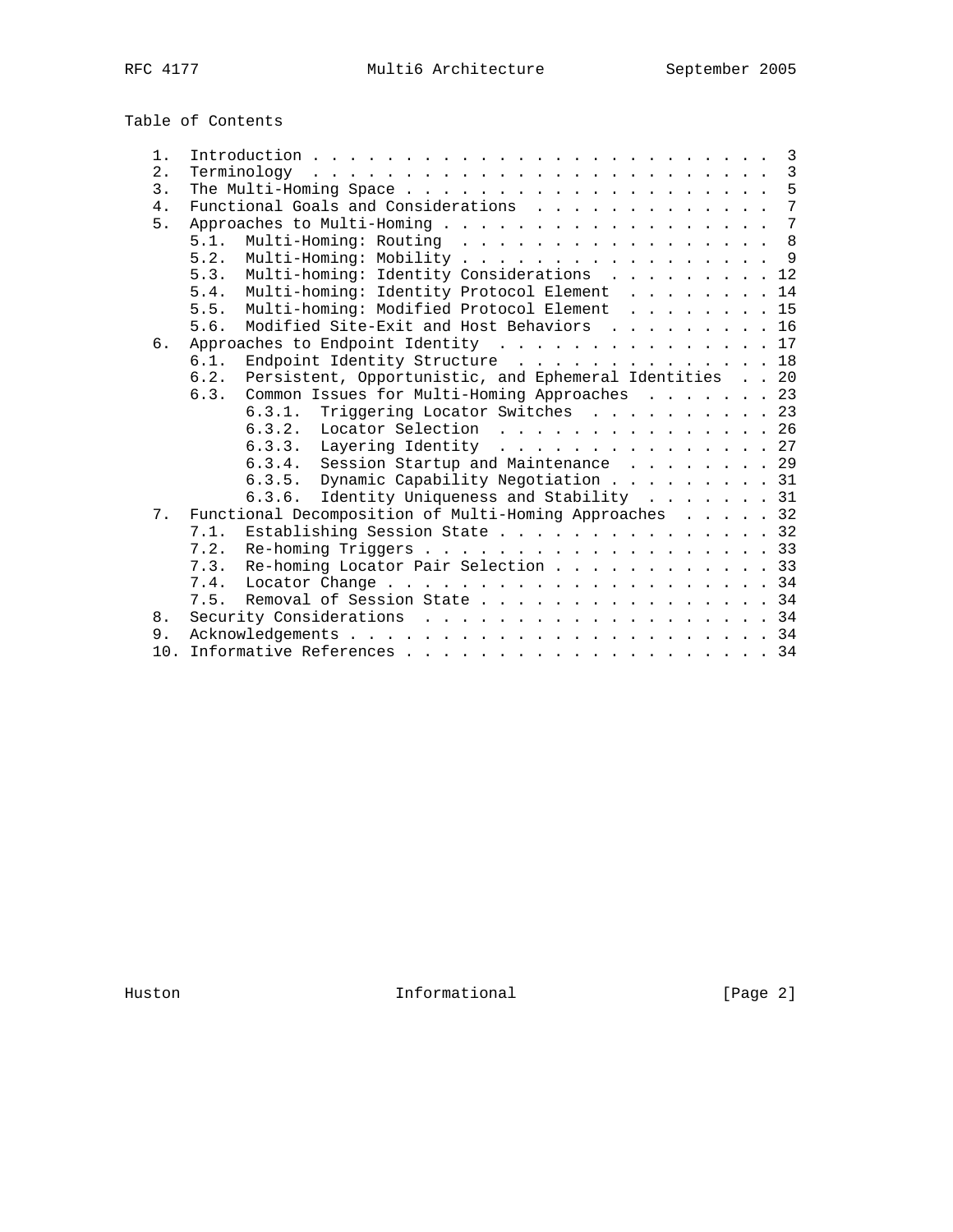# 1. Introduction

 The objective of this analysis is to allow various technical proposals relating to the support of multi-homing environment in IPv6 to be placed within an architectural taxonomy. This is intended to allow these proposals to be classified and compared in a structured fashion. It is also an objective of this exercise to identify common aspects across all proposals within this domain of study, and also to provide a framework that can allow exploration of some of the further implications of various architectural extensions that are intended to support multi-homing. The scope of this study is limited to the IPv6 protocol suite architecture, although reference is made to IPv4 approaches as required.

### 2. Terminology

#### Care-of Address (CoA)

 A unicast routeable address associated with a mobile node while visiting a foreign link; the subnet prefix of this IP address is a foreign subnet prefix. Among the multiple care-of addresses that a mobile node may have at any given time (e.g., with different subnet prefixes), the one registered with the mobile node's home agent for a given home address is called its "primary" care-of address.

Correspondent Node (CN)

 A peer node with which a mobile node is communicating. The correspondent node may be either mobile or stationary.

Endpoint

 A term for the identity for a network host. This is normally assumed to be a constant or long-lived association.

 Endpoint Identity Protocol Stack Element (EIP) An added element in a protocol stack model that explicitly manages the association of locators to endpoints.

Home Address (HoA)

 A unicast routeable address assigned to a mobile node, used as the permanent address of the mobile node. This address is within the mobile node's home link. Standard IP routing mechanisms will deliver packets destined for a mobile node's home address to its home link. Mobile nodes can have multiple home addresses, for instance, when there are multiple home prefixes on the home link.

Huston **Informational Informational** [Page 3]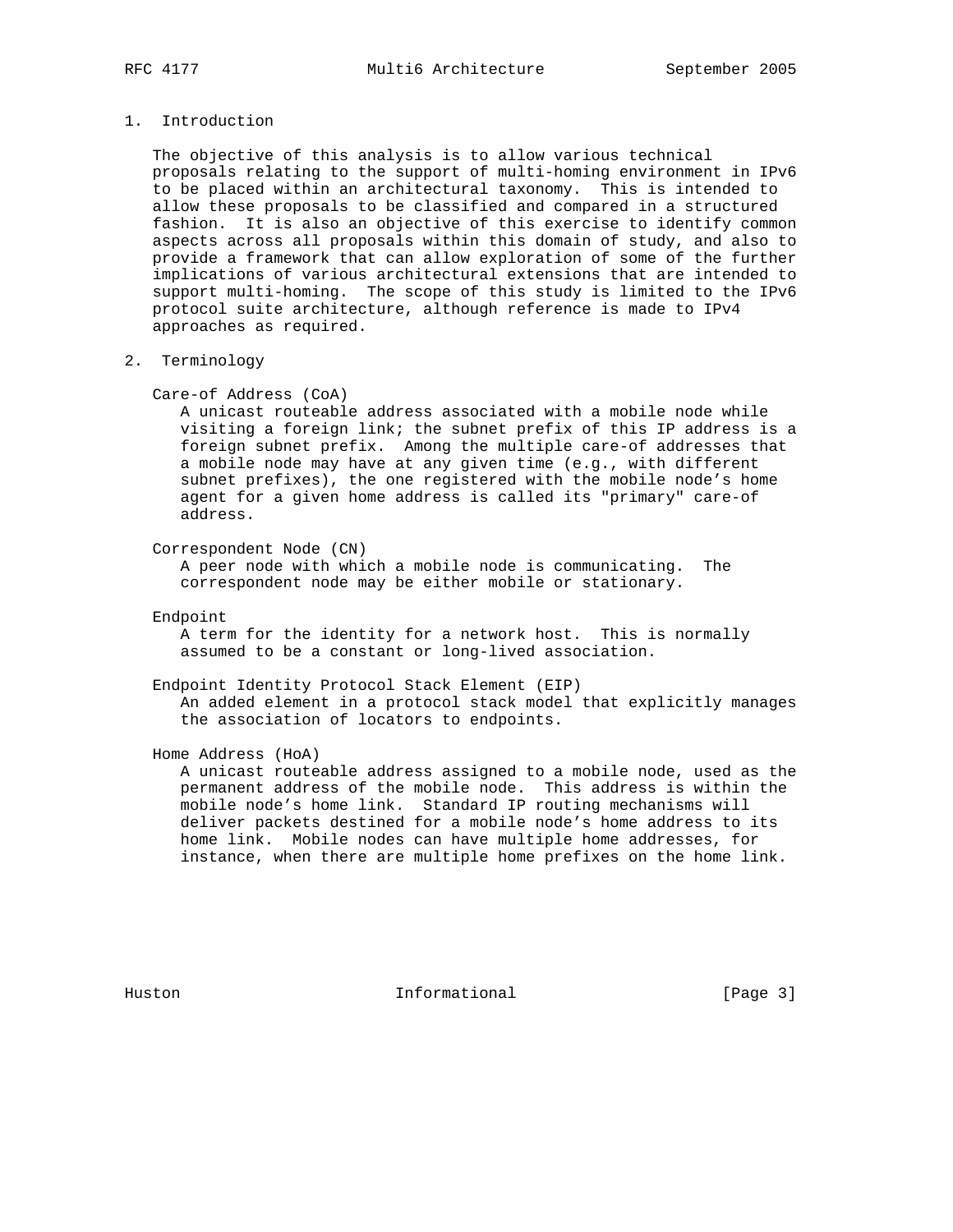Lower Layer Protocol (LLP) The lower-level protocol in the protocol stack model relative to the protocol layer being considered. In the Internet architecture, the LLP of the transport protocol is the Internet Protocol, and the LLP of the application protocol is the transport protocol. Locator The term "locator" is used as the location token for a network host. This is a network-level address that can be used as a destination field for IP packets. Mobile Node A node that can change its point of attachment from one link to another, while still being reachable via its home address. Multi-Homed Site A site with more than one transit provider. "Site multi-homing" is the practice of arranging a site to be multi-homed such that the site may use any of its transit providers for connectivity services. Re-homing The transition of a site between two states of connectedness, due to a change in the connectivity between the site and its transit providers. Site An entity autonomously operating a network using IP. Site-Exit Router A boundary router of the site that provides the site's interface to one or more transit providers. Transit Provider A provider that operates a site that directly provides connectivity to the Internet to one or more external sites. The connectivity provided extends beyond the transit provider's own site. A transit provider's site is directly connected to the sites for which it provides transit. Upper Layer Protocol (ULP) The upper-level protocol in the protocol stack model relative to the protocol layer being considered. In the Internet architecture, the ULP of the Internet Protocol is the transport protocol, and the ULP of the transport protocol is the application protocol.

Huston **Informational Informational** [Page 4]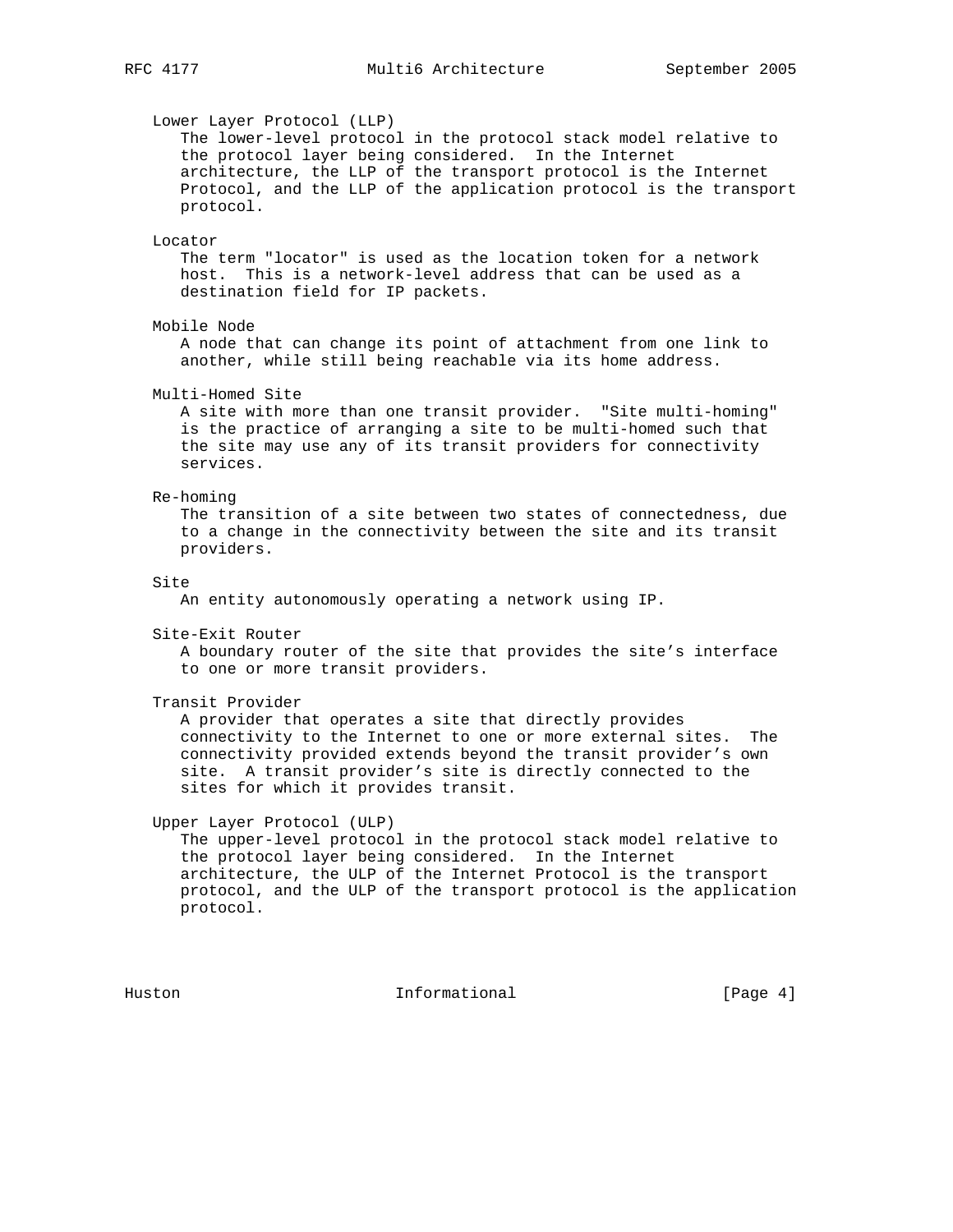# 3. The Multi-Homing Space

 A simple formulation of the site multi-homing environment is indicated in Figure 1.



Figure 1: The Multi-Homed Domain

 The environment of multi-homing is intended to provide sufficient support to local hosts so as to allow local hosts to exchange IP packets with remote hosts, such that this exchange of packets is transparently supported across dynamic changes in connectivity. Session resilience implies that if a local multi-homed-aware host establishes an application session with the remote host using "Path

Huston **Informational Informational** [Page 5]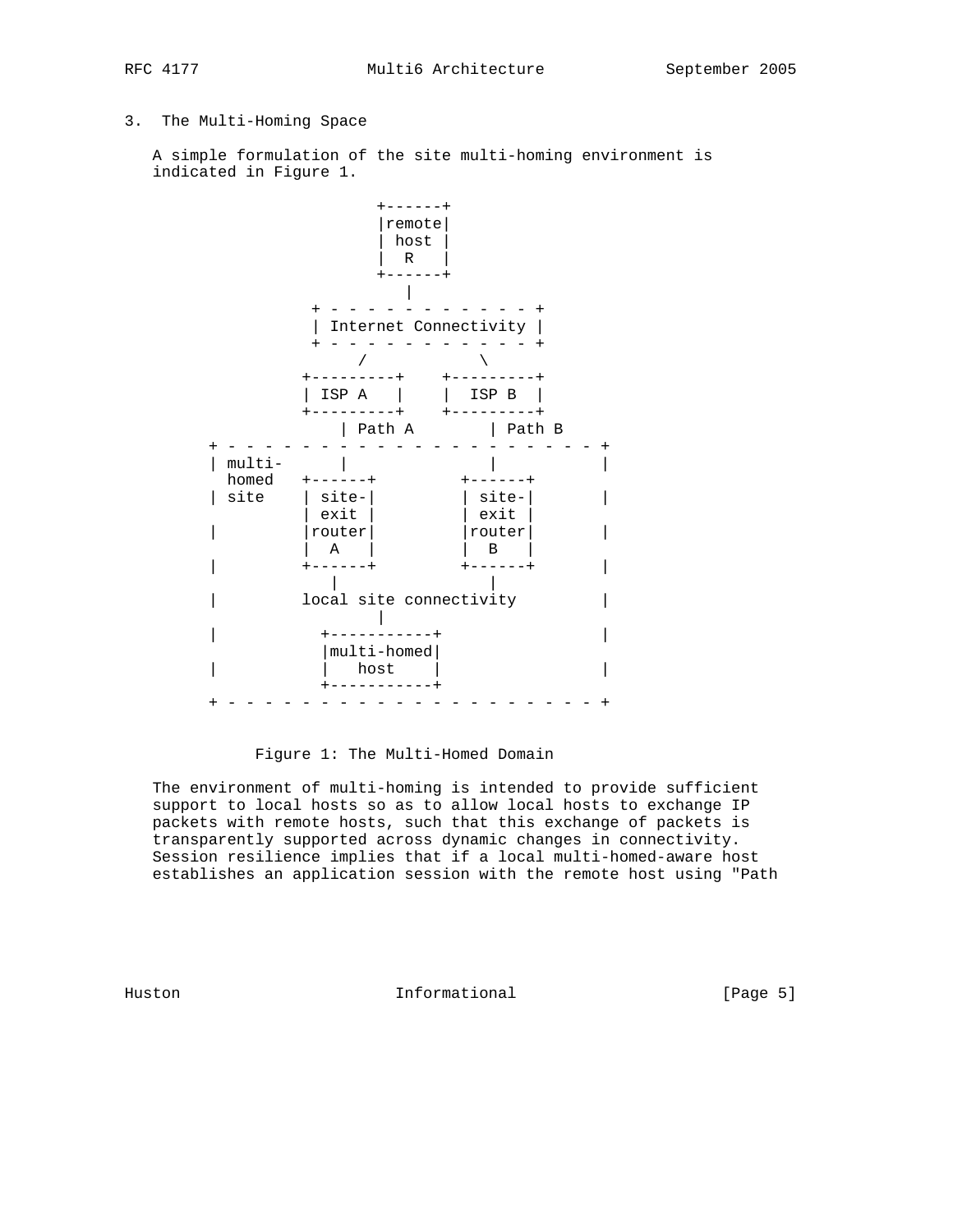A", and this path fails, the application session should be mapped across to "Path B" without requiring any application-visible re-establishment of the session. In other words, the application session should not be required to be explicitly aware of underlying path changes at the level of packet forwarding paths chosen by the network. Established sessions should survive dynamic changes in network-level reachability.

 There are also considerations of providing mechanisms to support sustained site visibility to support session establishment. Sustained site visibility implies that external attempts to initiate a communication with hosts within the site will succeed as long as there is at least one viable path between the external host and the multi-homed site. This also implies that local attempts to initiate a communication with remote hosts should take into account the current connectivity state in undertaking locator selection and setting up initial locator sets.

 In addition, there is the potential consideration of being able to distribute the total traffic load across a number of network paths according to some predetermined policy objective. This may be to achieve a form of traffic engineering, support for particular quality-of-service requirements, or localized load balancing across multiple viable links.

 This simple multi-homing scenario also includes "site-exit" routers, where the local site interfaces to the upstream Internet transit providers. The interactions between the external routing system and the site-exit routers, the interactions between the site-exit routers and the local multi-homed host, and the interactions between local connectivity forwarding and the local host and site exit routers are not defined a priori in this scenario, as they form part of the framework of interaction between the various multi-homing components.

 The major characteristic of this simple site multi-homing scenario is that the address space used by, and advertised as reachable by, ISP A is distinct from the address space used by ISP B.

 This simple scenario is intended to illustrate the basic multi-homing environment. Variations may include additional external providers of transit connectivity to the local site; complex site requirements and constraints, where the site may not interface uniformly to all external transit providers; sequential rather than simultaneous external transit reachability; communication with remote multi-homed hosts; multiway communications; use of host addresses in a referential context (third-party referrals); and the imposition of policy constraints on path selection. However, the basic simple site multi-homing scenario is sufficient to illustrate the major

Huston Informational [Page 6]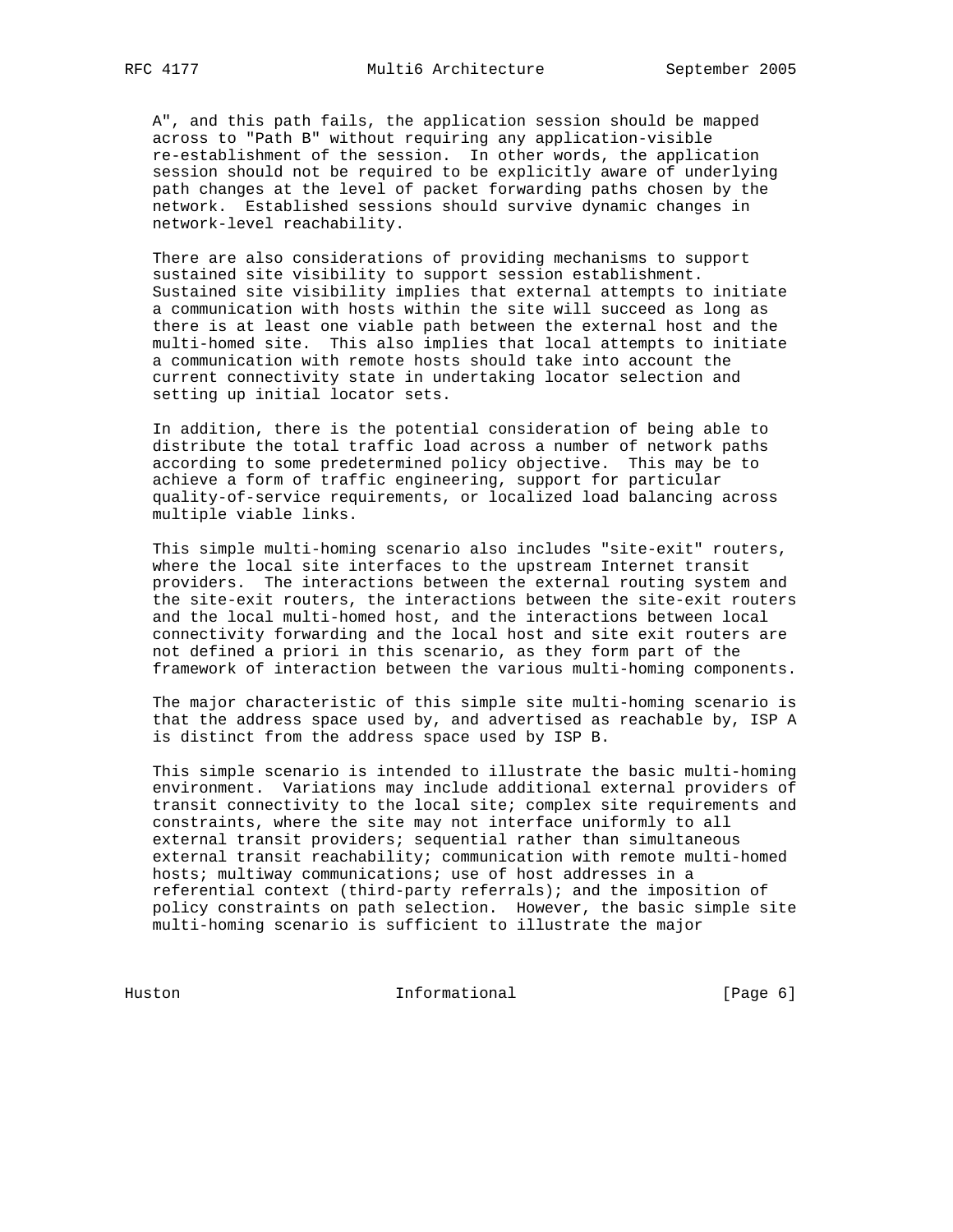architectural aspects of support for multi-homing, so this simple scenario will be used as the reference model for this analysis.

4. Functional Goals and Considerations

 RFC 3582 [RFC3582] documents some goals that a multi-homing approach should attempt to address. These goals include:

- \* redundancy
- \* load sharing
- \* traffic engineering
- \* policy constraints
- \* simplicity of approach
- \* transport-layer survivability
- \* DNS compatibility
- \* packet filtering capability
- \* scaleability
- \* legacy compatibility

 The reader is referred to [RFC3582] for a complete description of each of these goals.

 In addition, [thinks] documents further considerations for IPv6 multi-homing. Again, the reader is referred to this document for the detailed enumeration of these considerations. The general topic areas considered in this study include:

- \* interaction with routing systems,
- \* aspects of a split between endpoint-identifier and forwarding locator,
- \* changes to packets on the wire, and
- \* the interaction between names, endpoints, and the DNS.

 In evaluating various approaches, further considerations also include:

- \* the role of helpers and agents in the approach,
- \* modifications to host behaviours,
- the required trust model to support the interactions, and
- \* the nature of potential vulnerabilities in the approach.
- 5. Approaches to Multi-Homing

 There appear to be five generic forms of architectural approaches to this problem, namely:

Huston **Informational Informational** [Page 7]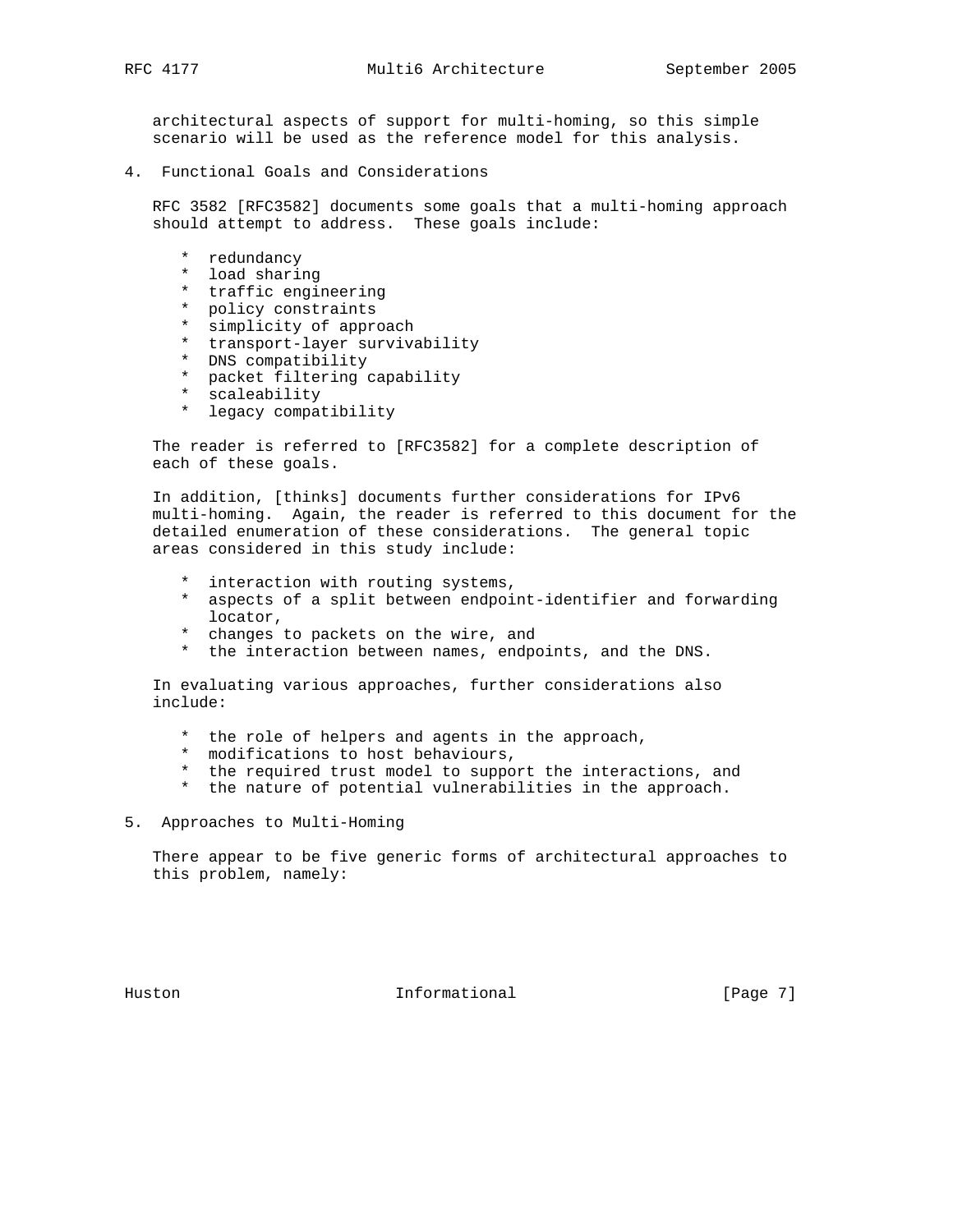Routing Use the IPv4 multi-homing approach Mobility Use the IPv6 Mobility approach New Protocol Element Insert a new element in the protocol stack that manages a persistent identity for the session Modify a Protocol Element Modify the transport or IP protocol stack element in the host

 Modified Site-Exit Router/Local Host interaction Modify the site-exit router and local forwarding system to allow various behaviours including source-based forwarding, site-exit hand-offs, and address rewriting by site-exit routers

in order to support dynamic changes to the forwarding locator

 These approaches will be described in detail in the following sections.

5.1. Multi-Homing: Routing

 The approach used in IPv4 for multi-homing support is to preserve the semantics of the IPv4 address as both an endpoint identifier and a forwarding locator. For this to work in a multi-homing context, it is necessary for the transit ISPs to announce the local site's address prefix as a distinct routing entry in the inter-domain routing system. This approach could be used in an IPv6 context, and, as with IPv4, no modifications to the IPv6 architecture are required to support this approach.

 The local site's address prefix may be a more specific address prefix drawn from the address space advertised by one of the transit providers, or from some third-party provider not currently connected directly to the local site. Alternatively, the address space may be a distinct address block obtained by direct assignment from a Regional Internet Registry as Provider Independent space. Each host within the local site is uniquely addressed from the site's address prefix.

 All transit providers for the site accept a prefix advertisement from the multi-homed site and advertise this prefix globally in the inter-domain routing table. When connectivity between the local site and an individual transit provider is lost, normal operation of the routing protocol will ensure that the routing advertisement

Huston **Informational Informational Informational Informational**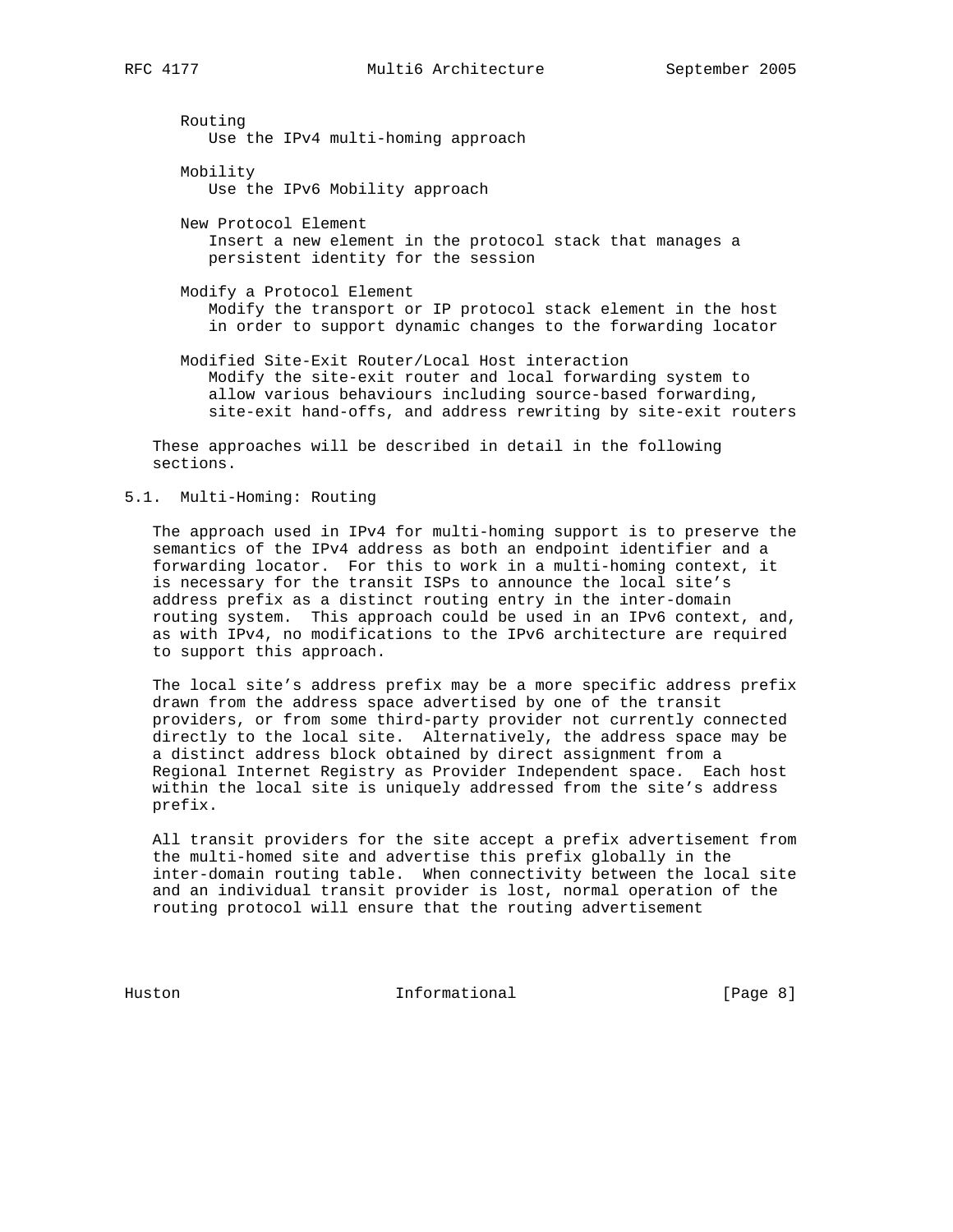corresponding to this particular path will be withdrawn from the routing system; those remote domains that had selected this path as the best available will select another candidate path as the best path. Upon restoration of the path, the path is re-advertised in the inter-domain routing system. Remote domains will undertake a further selection of the best path based on this re-advertised reachability information. Neither the local nor the remote host need to have multiple addresses or to undertake any form of address selection. The path chosen for forward and reverse direction path flows is a decision made by the routing system.

 This approach generally meets all the goals for multi-homing approaches with one notable exception: scaleability. Each site that multi-homes in this fashion adds a further entry in the global inter-domain routing table. Within the constraints of current routing and forwarding technologies, it is not clearly evident that this approach can scale to encompass a population of multi-homed sites of the order of, for example, 10\*\*7 such sites. The implication here is that this would add a similar number of unique prefixes into the inter-domain routing environment, which in turn would add to the storage and computational load imposed on inter-domain routing elements within the network. This scale of additional load is not supportable within the current capabilities of the IPv4 global Internet, nor is it clear at present that the routing capabilities of the entire network could be expanded to manage this load in a cost-effective fashion, within the bounds of the current inter-domain routing protocol architecture.

 One other goal, transport-layer surviveability, is potentially at risk in this approach. Dynamic changes within the network trigger the routing system to converge to a new stable distributed forwarding state. This process of convergence within the distributed routing system may include the network generating unstable transient forwarding paths, as well as taking an indeterminate time to complete. This in term may trigger upper-level protocol timeouts and possible session resets.

# 5.2. Multi-Homing: Mobility

 Preserving established communications through movement is similar to preserving established communications through outages in multi-homed sites as both scenarios require the capability of dynamically changing the locators used during the communication while maintaining, unchanged, the endpoint identifier used by Upper Layer Protocol (ULP). Since MIPv6 protocol [RFC3775] already provides the required support to preserve established communications through movement, it seems worthwhile to explore whether it could also be used to provide session survivability in multi-homed environments.

Huston Informational [Page 9]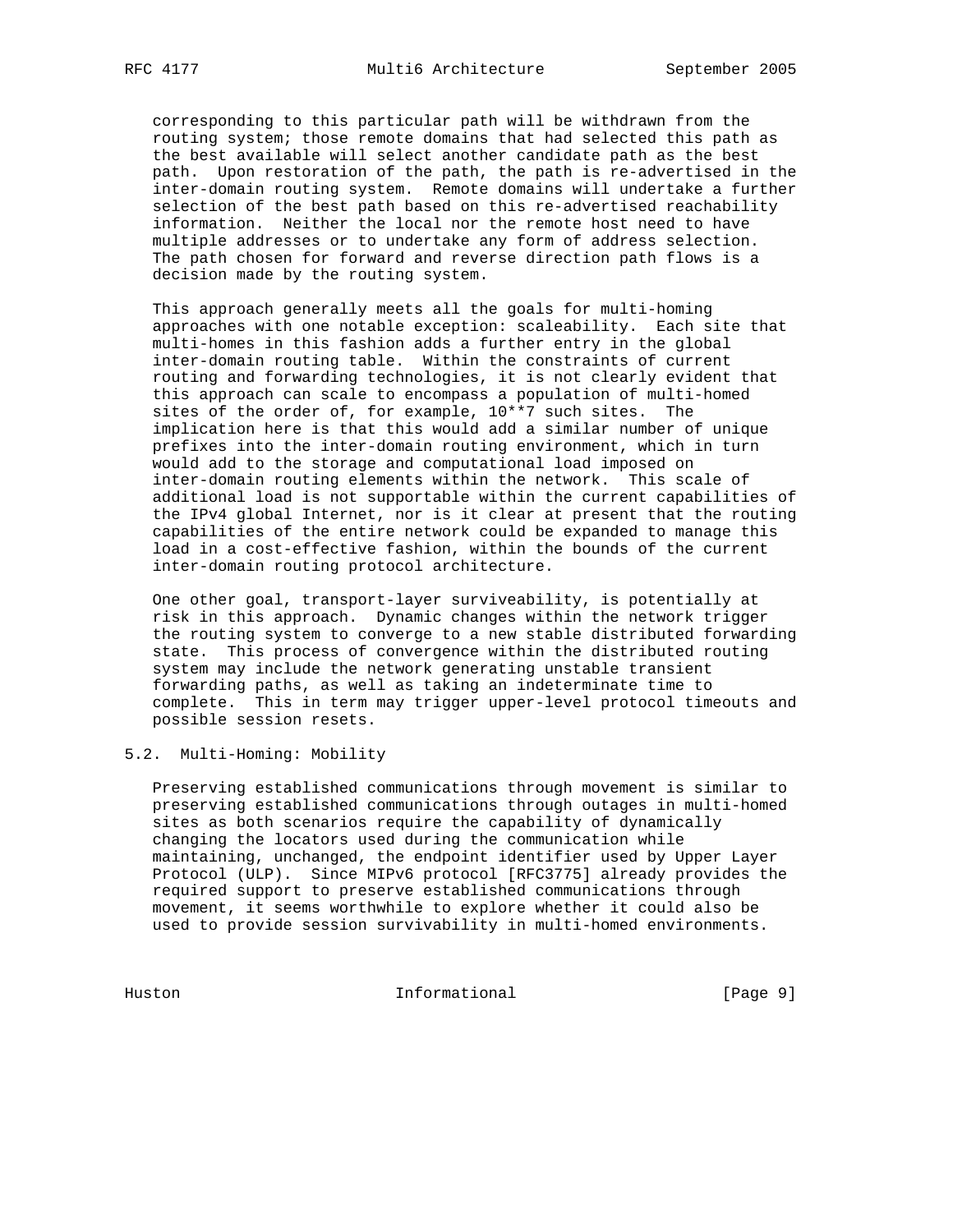MIPv6 uses a preferred IP address, the Home Address (HoA), as a stable identifier for the mobile node (MN). This identifier is then dynamically mapped to a valid locator (Care-of Address, or CoA) that corresponds to the current attachment point within the network topology. When the MN is at the Home Network, the HoA is used both as locator and as identifier. When the MN is not at the Home Network, the HoA is used as an identifier, and the CoA is used as locator. A relaying agent (Home Agent) placed in the Home Network is used to forward packets addressed to the HoA to the current location, specified by the CoA. After each movement, the MN must inform its Home Agent of the new CoA and optionally inform those entities with which it has established communications (Correspondent Nodes, or CNs). The mapping between the HoA and the current CoA is conveyed using Binding Update (BU) messages.

 When the BU message is exchanged between the MN and the Home Agent, it is possible to assume the existence of a pre-established Security Association that can be used to protect the binding information. However, when the BU message is exchanged between the MN and the CN, it is not possible to assume the existence of such a Security Association. In this case, it is necessary to adopt an alternative mechanism to protect the binding information contained in the message. The selected mechanism is called the Return Routeability procedure, and the background for its design is detailed in [rosec]. The goal of the mechanism is to allow the CN to verify that the MN that is claiming that an HoA is currently located at a CoA is entitled to make such claim; this essentially means that the HoA was assigned to the MN, and that the MN is currently located at the CoA. In order to verify these updates, the CN sends two different secrets, one to the claimed HoA and another one to the claimed CoA. If the MN receives both secrets, this means that the Home Agent located at the Home Network has a trust relationship with the MN, that it has forwarded the secret sent to the HoA, and that the MN is receiving packets sent to the CoA. By including authorisation information derived from both secrets within the BU message, the MN will be able to prove to the CN that the claimed binding between the HoA and the CoA is valid.

 The lifetime of the binding that is created in the CN using authorisation information obtained through the Return Routeability procedure is limited to 7 minutes, in order to prevent time-shifted attacks [rosec]. In a time-shifted attack, an attacker located along the path between the CN and the MN forges the Return Routeability packet exchange. The result of such an attack is that the CN will forward all the traffic addressed to the HoA to the CoA selected by the attacker. The attacker can then leave the position along the path, but the effects of the attack will remain until the binding is deleted, shifting in time the effect of the attack. By limiting the

Huston Informational [Page 10]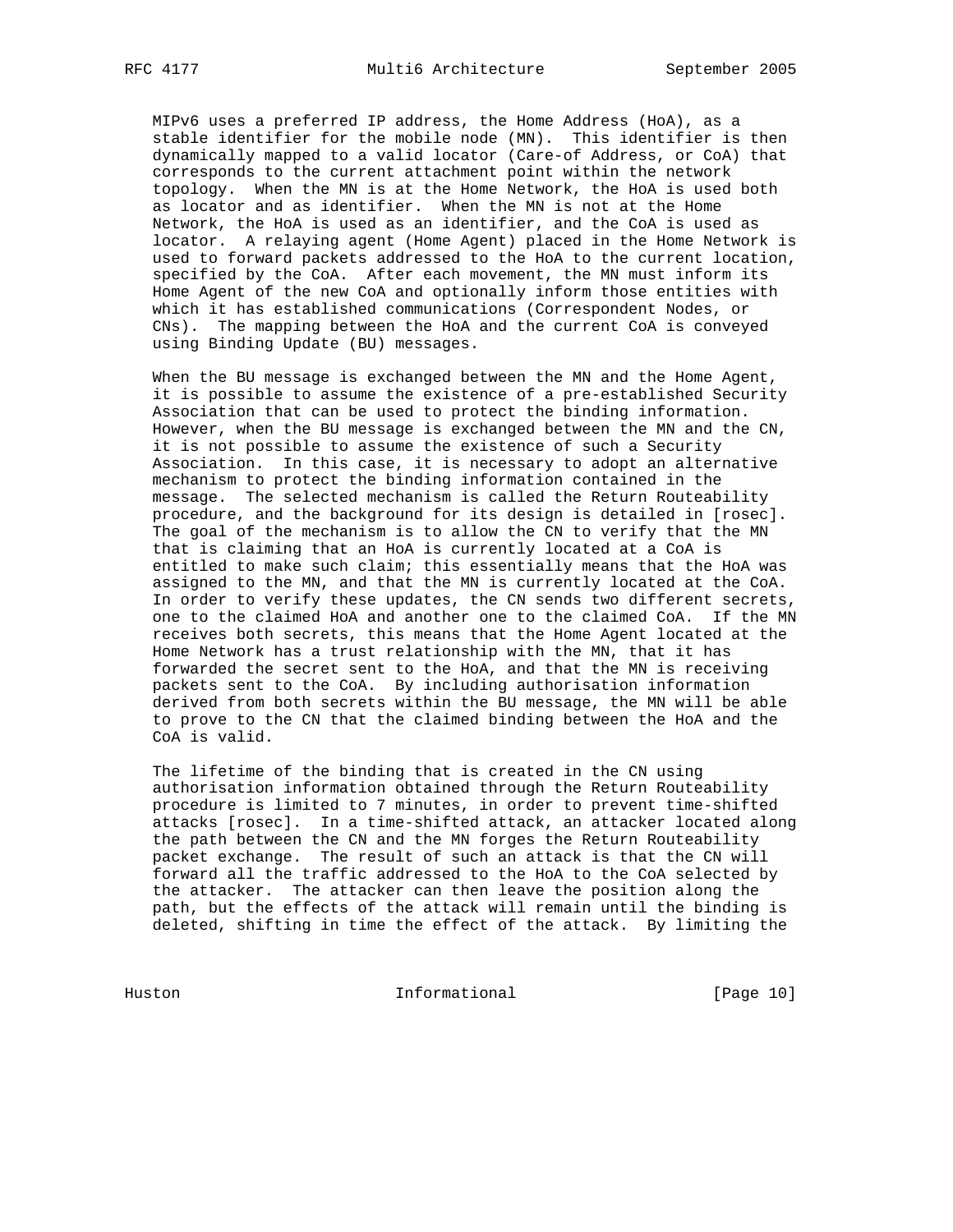lifetime of the binding in the CN, the effect of this attack is reduced to 7 minutes, because after that period a new Return Routeability procedure is needed to extend the binding lifetime. It should be noted that the Return Routeability procedure is vulnerable to "man-in-the-middle" attacks, since an attacker located along the path between the CN and the MN can forge the periodic Return Routeability packet exchange.

 The possible application of the MIPv6 protocol to the multi-homing problem would be to use BU messages to convey information in advance about alternative addresses that could be used following an outage in the path associated with the currently used address.

 In this scenario, the multi-homed host adopts the MN role and the host outside the multi-homed site adopts the CN role. When a communication is established between the multi-homed host and the external host, the address used for initiating the communication is used as an HoA. The communication continues using this address as long as no outage occurs. If an outage occurs and the HoA becomes unreachable, an alternative address of the multi-homed node is used as a CoA. In this case, the multi-homed node sends a BU message to the external host, informing it about the new CoA to be used for the HoA, so that the established communication can be preserved using the alternative address. However, such a BU message has to be validated using authorisation information obtained through the Return Routeability procedure, which implies that the binding lifetime will be limited to a fixed period of no more than 7 minutes. The result is that the binding between the HoA and the new CoA will expire after this interval has elapsed, and then the HoA will be used for the communication. Since the HoA is unreachable because of the outage, the communication will be interrupted. It should be noted that it is not possible to acquire new authorisation information by performing a new Return Routeability procedure, because it requires communication through the HoA, which is no longer reachable. Consequently, a mechanism based on the MIPv6 BU messages to convey information about alternative addresses will preserve communications only for 7 minutes.

 The aspect of MIPv6 that appears to present issues in the context of multi-homing is the Return Routeability procedure. In MIPv6, identity validity is periodically tested by return routeability of the identity address. This regular use of a distinguished locator as the identity token cannot support return reachability in the multi-homing context, in the event of extended failure of the path that is associated with the identity locator.

Huston Informational [Page 11]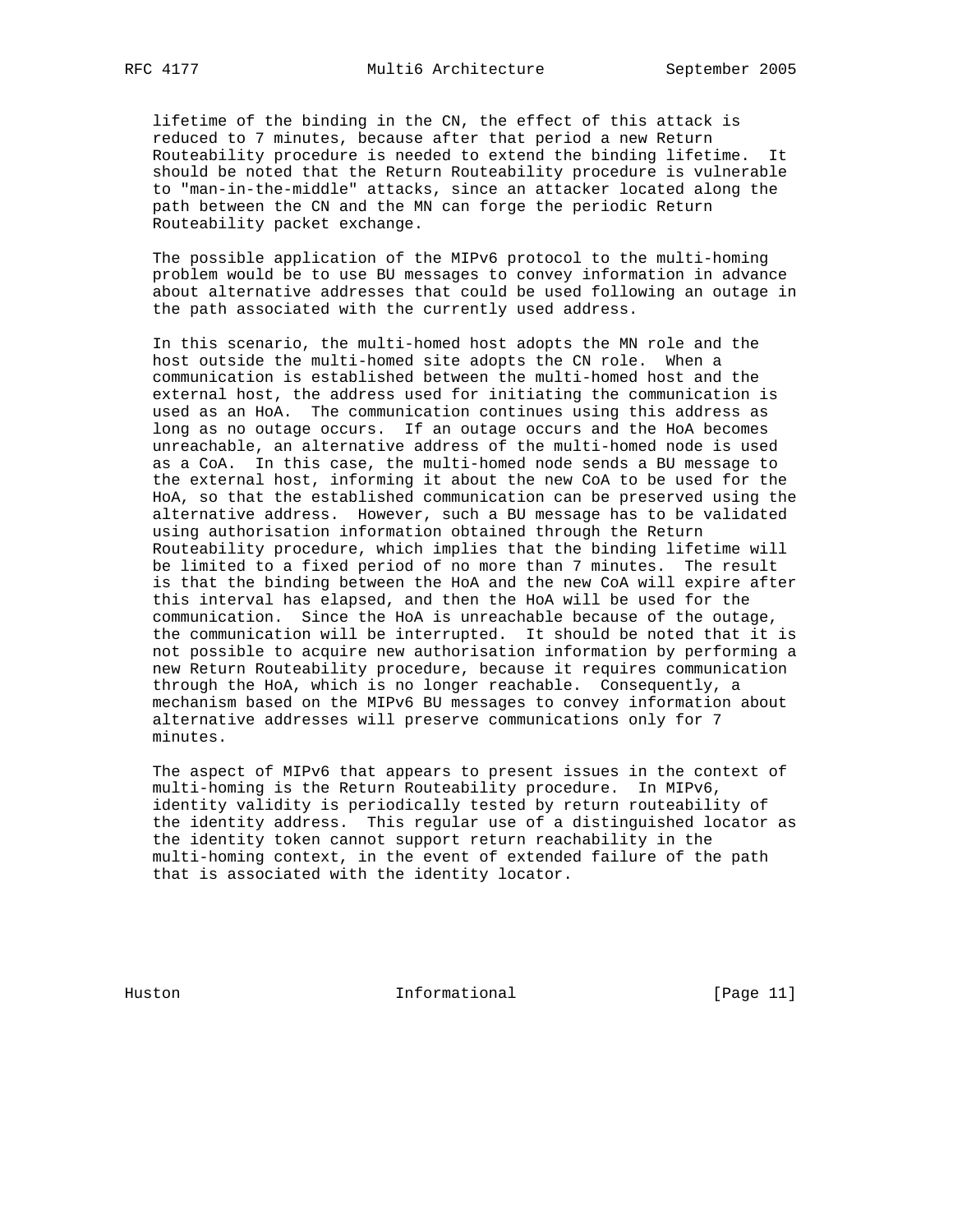# 5.3. Multi-homing: Identity Considerations

 The intent of multi-homing in the IPv6 domain is to achieve an outcome that is comparable to that of multi-homed IPv4 sites using routing to support multi-homing, without an associated additional load being imposed on the IPv6 routing system. The overall intent of IPv6 is to provide a scalable protocol framework to support the deployment of communications services for an extended period of time, and this implies that the scaling properties of the deployment environment remain tractable within projections of size of deployment and underlying technology capabilities. Within the inter-domain routing space, the basic approach used in IPv4 and IPv6 is to attempt to align address deployment with network topology, so that address aggregation can be used to create a structured hierarchy of the routing space.

 Within this constraint of topological-based address deployment and provider-aggregateable addressing architectures, the local site that is connected to multiple providers is delegated addresses from each of these providers' address blocks. In the example network in Figure 1, the local multi-homed host will conceivably be addressed in two ways: one using transit provider A's address prefix and the other using transit provider B's address prefix.

 If remote host R is to initiate a communication with the local multi-homed host, it would normally query the DNS for an address for the local host. In this context, the DNS would return two addresses. one using the A prefix and the other using the B prefix. The remote host would select one of these addresses and send a packet to this destination address. This would direct the packet to the local host along a path through A or B, depending on the selected address. If the path between the local site and the transit provider fails, then the address prefix announced by the transit provider to the inter-domain routing system will continue to be the provider's address prefix. The remote host will not see any change in routing, yet packets sent to the local host will now fail to be delivered. The question posed by the multi-homing problem is: "If the remote host is aware of multi-homing, how could it switch over to using the equivalent address for the local multi-homed host that transits the other provider?"

 If the local multi-homed host wishes to initiate a session with remote host R, it needs to send a packet to R with a valid source and destination address. While the destination address is that of R, what source address should the local host use? There are two implications for this choice. Firstly, the remote host will, by default use this source address as the destination address in its response, and hence this choice of source address will direct the

Huston Informational [Page 12]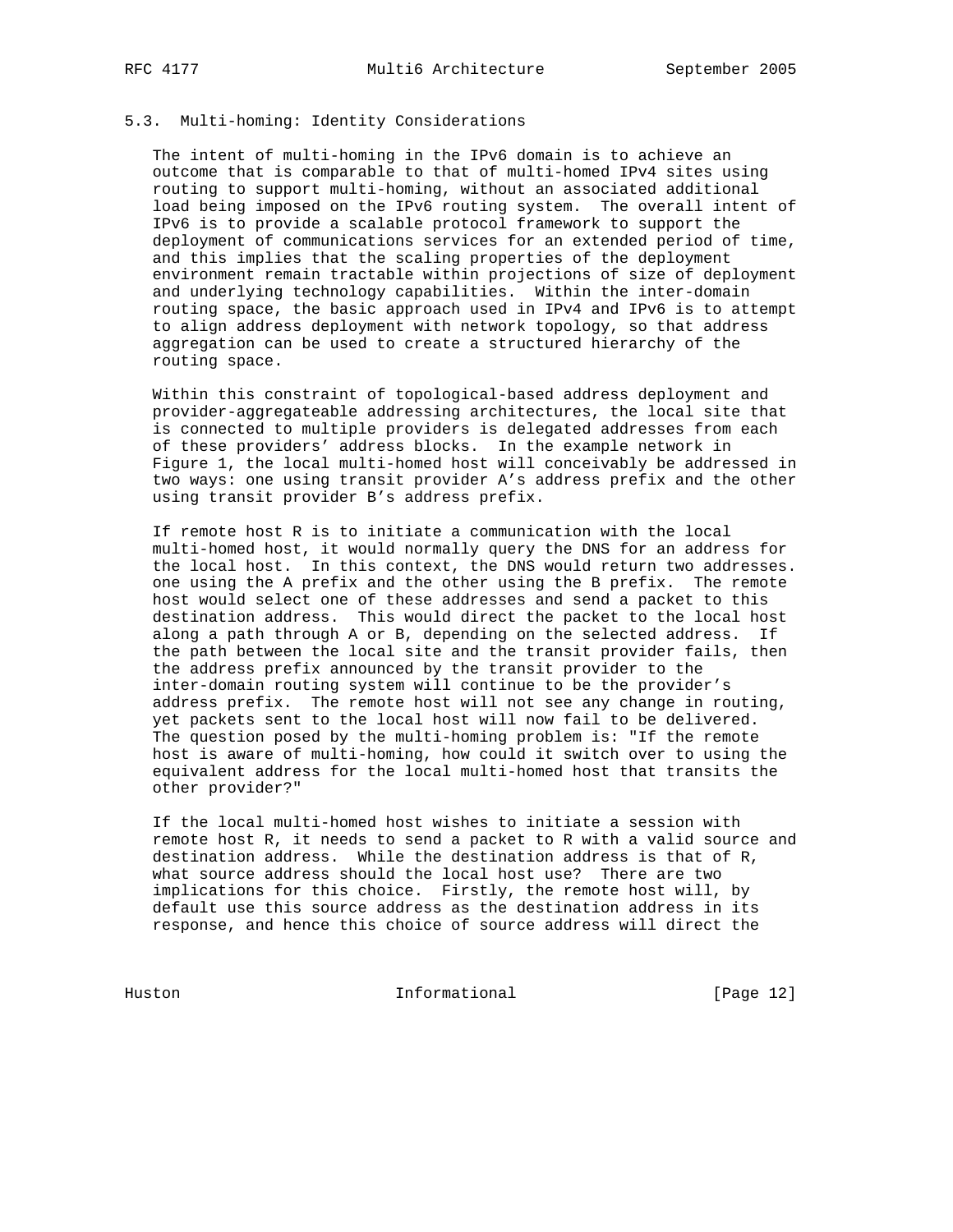reverse path from R to the local host. Secondly, ISPs A and B may be using some form of reverse unicast address filtering on source addresses of packets passed to the ISP, as a means of preventing source address spoofing. This implies that if the multi-homed address selects a source address from address prefix A, and the local routing to R selects a best path via ISP B, then ISP B's ingress filters will discard the packet.

 Within this addressing structure there is no form of routing-based repair of certain network failures. If the link between the local site and ISP A fails, there is no change in the route advertisements made by ISP A to its external routing peers. Even though the multi-homed site continues to be reachable via ISP B, packets directed to the site using ISP A's prefix will be discarded by ISP A, as the destination is unreachable. The implication here is that, if the local host wishes to maintain a session across such events, it needs to communicate to remote host R that it is possible to switch to a destination address for the multi-homed host that is based on ISP B's address prefix. In the event that the local host wishes to initiate a session at this point, then it may need to use an initial source locator that reflects the situation that the only viable destination address to use is the one that is based on ISP B's address prefix. It may be the case that the local host is not aware of this return routeability constraint, or it may not be able to communicate this information directly to R, in which case R needs to discover or be passed this information in other ways.

 In an aggregated routing environment, multiple transit paths to a host imply multiple address prefixes for the host, where each possible transit path is identified by an address for the host. The implication of this constraint on multi-homing is that paths being passed to the local multi-homed site via transit provider ISP A must use a forwarding-level destination IP address drawn from ISP A's advertised address prefix set that maps to the multi-homed host. Equally, packets being passed via the transit of ISP B must use a destination address drawn from ISP B's address prefix set. The further implication here is that path selection (ISP A vs. ISP B transit for incoming packets) is an outcome of the process of selecting an address for the destination host.

 The architectural consideration here is that, in the conventional IP protocol architecture, the assumption is made that the transport-layer endpoint identity is the same identity used by the internet forwarding layer, namely the IP address.

 If multiple forwarding paths are to be supported for a single transport session and if path selection is to be decoupled from the functions of transport session initiation and maintenance, then the

Huston Informational [Page 13]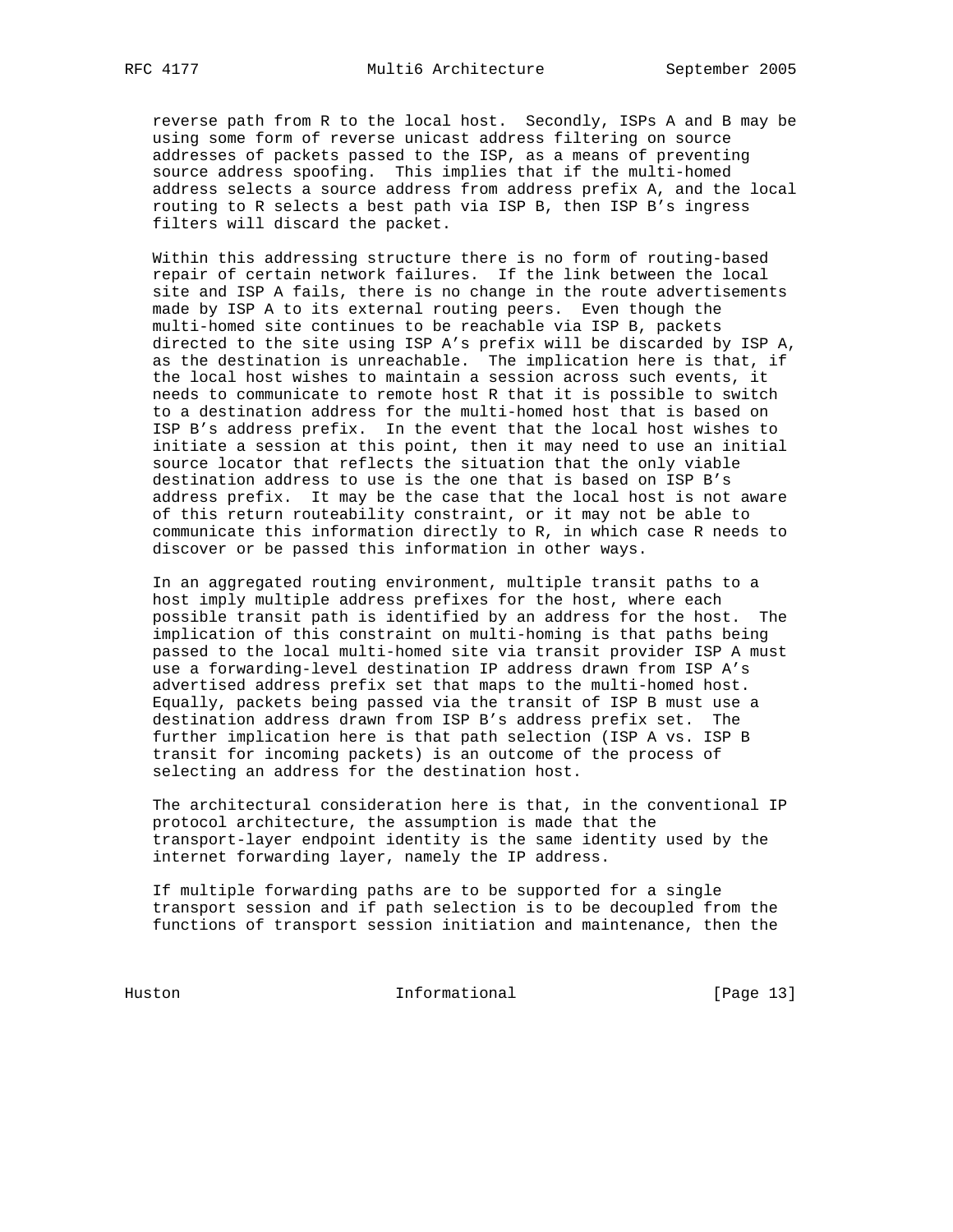corollary in architectural terms appears to be that some changes are required in the protocol architecture to decouple the concepts of identification of the endpoint and identification of the location and associated path selection for the endpoint. This is a fundamental change in the semantics of an IP address in the context of the role of the endpoint address within the end-to-end architectural model [e2e]. This change in the protocol architecture would permit a transport session to use an invariant endpoint identity value to initiate and maintain a session, while allowing the forwarding layer to dynamically change paths and associated endpoint locator identities without impacting on the operation of the session. Such a decoupling of the concepts of identities and locators would not add any incremental load to the inter-domain routing system.

 Some generic approaches to this form of separation of endpoint identity and locator value are described in the following sections.

#### 5.4. Multi-homing: Identity Protocol Element

 One approach to this objective is to add a new element into the model of the protocol stack.

 The presentation to the upper-level protocol stack element (ULP) would be endpoint identifiers to uniquely identify both the local stack and the remote stack. This will provide the ULP with stable identifiers for the duration of the ULP session.

 The presentation to the lower-level protocol stack element (LLP) would be of the form of a locator. This implies that the protocol stack element would need to maintain a mapping of endpoint identifier values to locator values. In a multi-homing context, one of the essential characteristics of this mapping is that it needs to be dynamic, in that environmental triggers should be able to trigger a change in mappings. This in turn would correspond to a change in the paths (forward and/or reverse) used by the endpoints to traverse the network. In this way, the ULP session is defined by a peering of endpoint identifiers that remain constant throughout the lifetime of the ULP session, while the locators may change to maintain end-to-end reachability for the session.

 The operation of the new protocol stack element (termed here the "endpoint identity protocol stack element", or EIP) will establish a synchronised state with its remote counterpart. This will allow the stack elements to exchange a set of locators that may be used within the context of the session. A change in the local binding between the current endpoint identity value and a locator will change the source locator value used in the forwarding-level packet header. The actions of the remote EIP upon receipt of this packet with the new

Huston Informational [Page 14]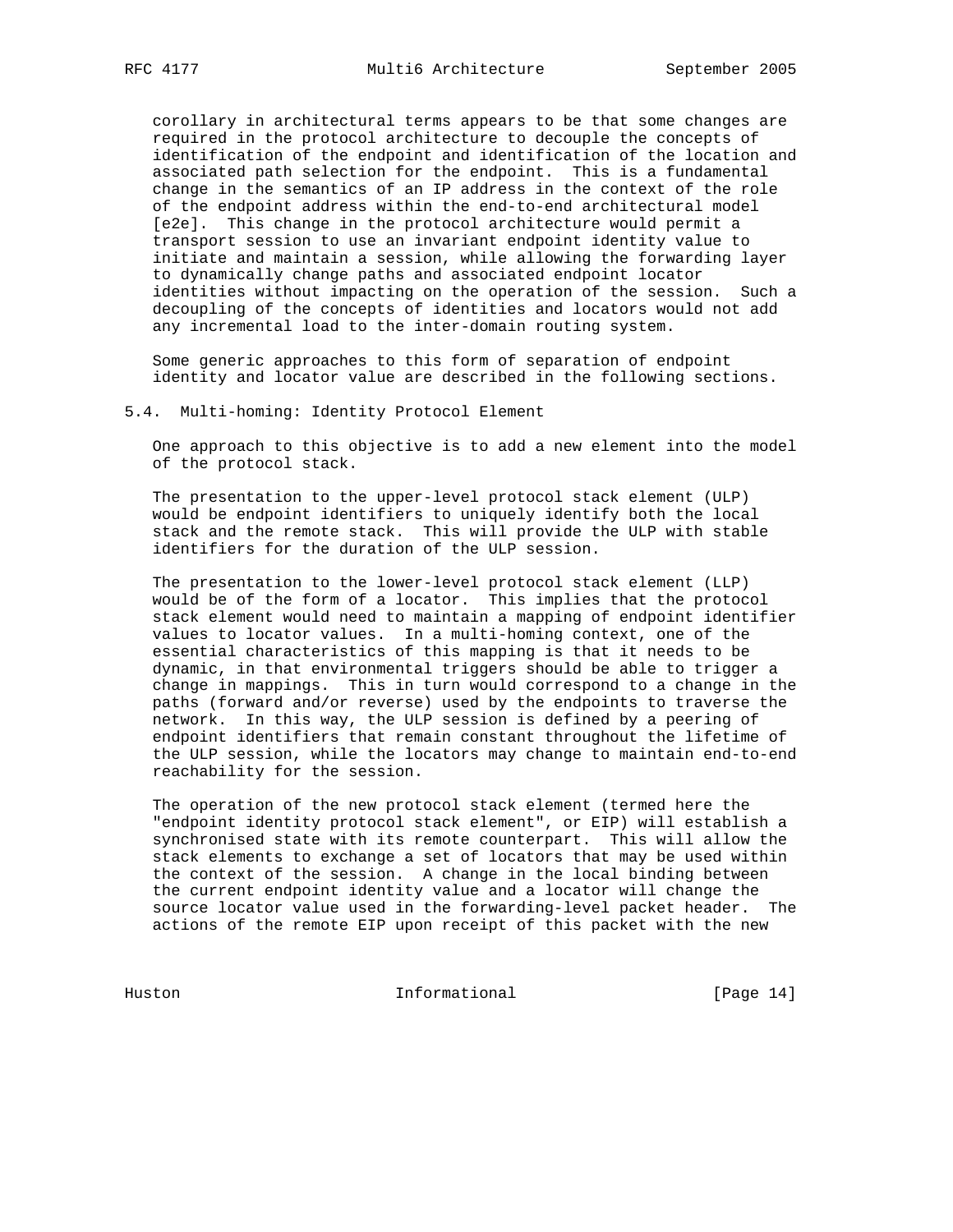locator is to recognise this locator as part of an existing session and, upon some trigger condition, to change its session view of the mapping of the remote endpoint identity to the corresponding locator and use this locator as the destination locator in subsequent packets passed to the LLP.

 From the perspective of the IP protocol architecture, there are two possible locations to insert the EIP into the protocol stack.

 One possible location is at the upper level of the transport protocol. Here the application program interface (API) of the application-level protocols would interface to the EIP element, and use endpoint identifiers to refer to the remote entity. The EIP would pass locators to the API of the transport layer.

 The second approach is to insert the EIP between the transport and internet protocol stack elements, so that the transport layer would function using endpoint identifiers and maintain a transport session using these endpoint identifiers. The IP or internetwork layer would function using locators, and the mapping from endpoint identifier to locator is undertaken within the EIP stack element.

5.5. Multi-homing: Modified Protocol Element

 As an alternative to insertion of a new protocol stack element into the protocol architecture, an existing protocol stack element could be modified to include the functionality performed by the EIP element. This modification could be undertaken within the transport protocol stack element or within the internet protocol stack element. The functional outcome from these modifications would be to create a mechanism to support the use of multiple locators within the context of single-endpoint-to-single-endpoint communication.

 Within the transport layer, this functionality could be achieved, for example, by binding a set of locators to a single session and then communicating this locator set to the remote transport entity. This would allow the local transport entity to switch the mapping to a different locator for either the local endpoint or the remote endpoint, while maintaining the integrity of the ULP session.

 Within the IP level, this functionality could be supported by a form of dynamic rewriting of the packet header as it is processed by the protocol element. Incoming packets with the source and destination locators in the packet header are mapped to packets with the equivalent endpoint identifiers in both fields, and the reverse mapping is performed to outgoing packets passed from the transport layer. Mechanisms that support direct rewriting of the packet header are potential candidates in this approach. Other potential

Huston Informational [Page 15]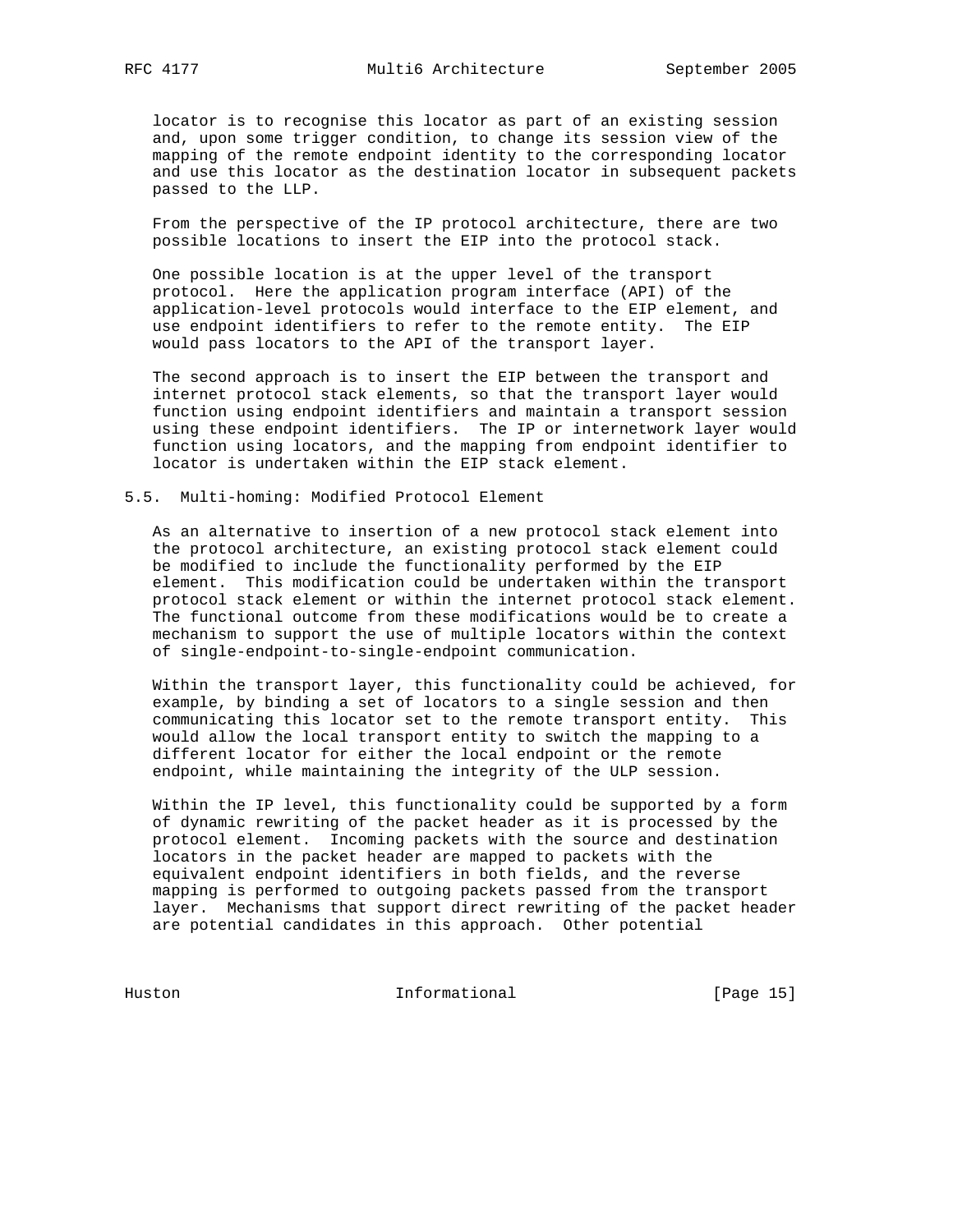candidates are various forms of packet header transformations using encapsulation, where the original endpoint identifier packet header is preserved in the packet and an outer-level locator packet header is wrapped around the packet as it is passed through the internet protocol stack element.

 There are common issues in all these scenarios: what state is kept, which part of the protocol stack keeps this state, how state is maintained with additions and removals of locator bindings, and whether only one piece of code is aware of the endpoint/locator split or do multiple protocol elements have to be modified? For example, if the functionality is added at the internetworking (IP) layer, there is no context of an active transport session, so that removal of identity/locator state information for terminated sessions needs to be triggered by some additional mechanism from the transport layer to the internetworking layer.

5.6. Modified Site-Exit and Host Behaviors

 The above approaches all assume that the hosts are explicitly aware of the multi-homed environment and use modified protocol behaviour to support multi-homing functionality. A further approach to this objective is to split this functionality across a number of network elements and potentially perform packet header rewriting from a persistent endpoint identity value to a locator value at a remote point.

 One possible approach uses site-exit routers to perform some form of packet header manipulation as packets are passed from the local multi-homed site to a particular transit provider. The local site routing system will select the best path to a destination host based on the remote host's locator value. The local host will write its endpoint identity as the source address of the packet. When the packet reaches a site-exit router, the site-exit router will rewrite the source field of the packet to a corresponding locator that selects a reverse path through the same transit ISP when the locator is used as a destination locator by the remote host. In order to preserve session integrity, a corresponding reverse transformation must be undertaken on incoming packets: the destination locator has to be mapped back to the host's endpoint identifier. There are a number of considerations whether this is best performed at the site-exit router when the packet is passed into the site, or by the local host.

 Packet header rewriting by remote network elements has a large number of associated security considerations. Any packet rewriting mechanism has to provide proper protection against the attacks described in [threats], in particular against redirection attacks.

Huston Informational [Page 16]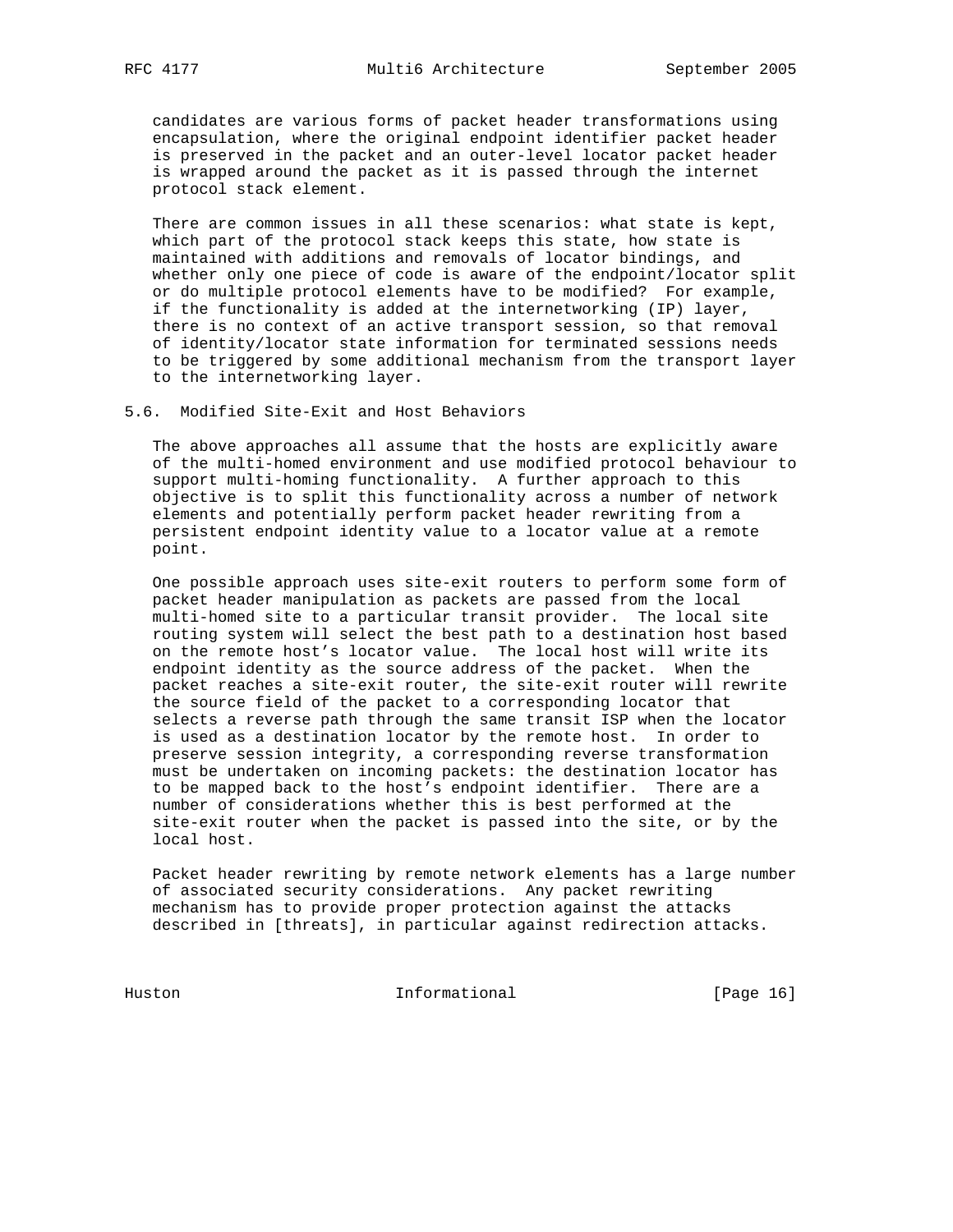An alternative for packet header rewriting at the site-exit point is for the host to undertake the endpoint-to-locator mapping, using one of the approaches outlined above. The consideration here is that there is a significant deployment of unicast reverse-path filtering in Internet environments as a counter-measure to source address spoofing. Using the example in Figure 1, if a host selects a locator drawn from the ISP B address prefix and local routing directs that packet to site-exit router A, then a packet passed to ISP A would be discarded by such filters. Various approaches have been proposed to modify the behaviour of the site forwarding environment, all with the end effect that packets using a source locator drawn from the ISP B address prefix are passed to site-exit router B. These approaches include forms of source address routing and site-exit router hand-over mechanisms, as well as augmentation of the routing information between site-exit routers and local multi-homed hosts, so that the choice of locator by the local host for the remote host is consistent with the current local routing state for the local site to reach the remote host.

6. Approaches to Endpoint Identity

 Both the approach of the addition of an identity protocol element and the approach of modification of an existing protocol element assume some form of exchange of information that allows both parties to the communication to be aware of the other party's endpoint identity and the associated mapping to locators. There are a number of possible approaches for implementing this information exchange.

 The first such possible approach, termed here a "conventional" approach, encapsulates the protocol data unit (PDU) passed from the ULP with additional data elements that specifically refer to the function of the EIP. The compound data element is passed to the LLP as its PDU. The corresponding actions on receipt of a PDU from a LLP is to extract the fields of the data unit that correspond to the EIP function, and pass the remainder of the PDU to the ULP. The EIP operates in an "in-band" mode, communicating with its remote peer entity through additional information wrapped around the ULP PDU. This is equivalent to generic tunnelling approaches where the outer encapsulation of the transmitted packet contains location address information, while the next-level packet header contains information that is to be exposed and used at the location endpoints and, in this case, is identity information.

 Another approach is to allow the EIP to communicate using a separate communications channel, where an EIP generates dedicated messages that are directed to its peer EIP, and it passes these PDUs to the LLP independently of the PDUs that are passed to the EIP from the

Huston Informational [Page 17]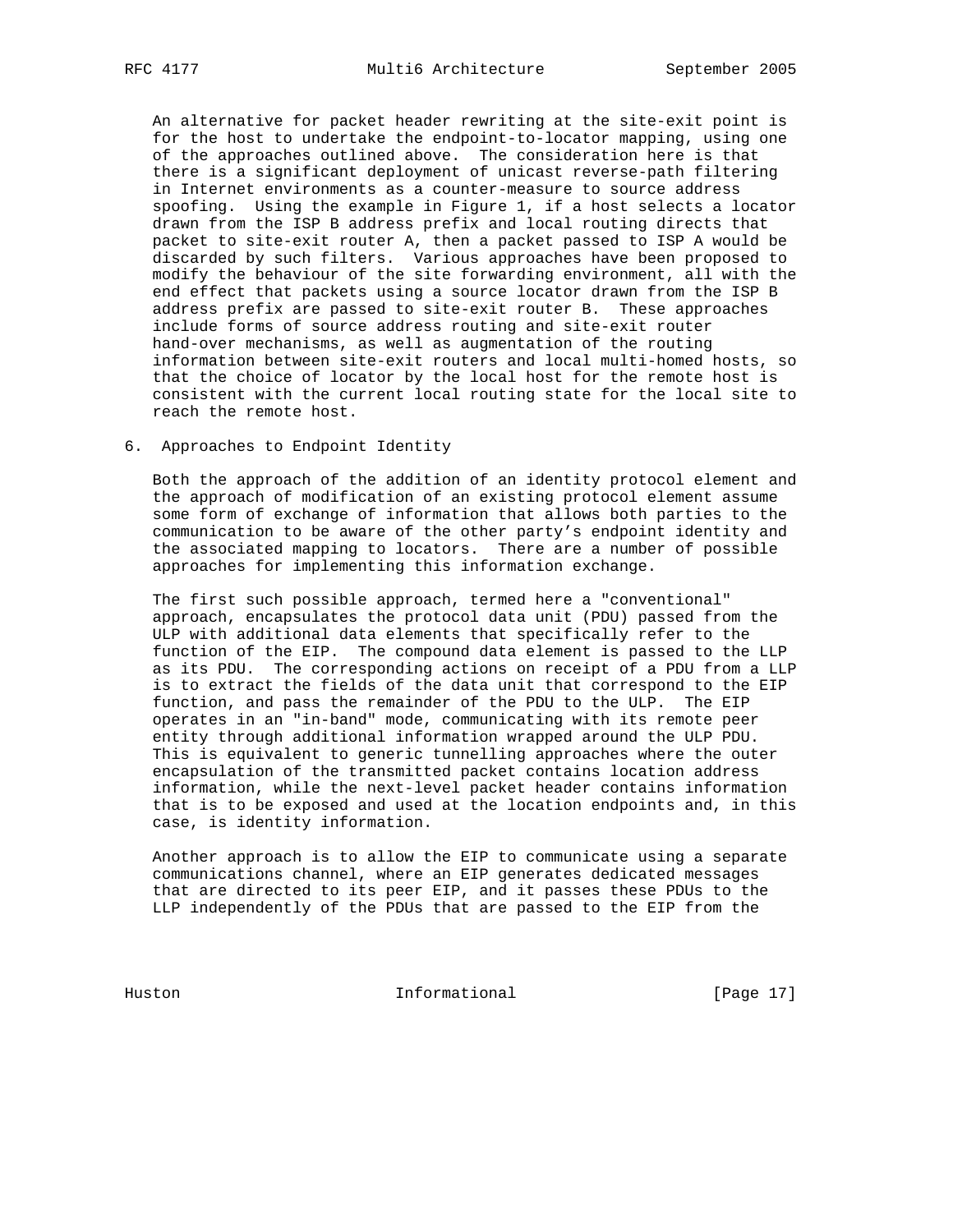ULP. This allows an EIP to exchange information and synchronise state with the remote EIP semi-independently of the ULP protocol exchange. As one part of the EIP function is to transform the ULP PDU to include locator information, there is an associated requirement to ensure that the EIP peering state remains synchronised to the exchange of ULP PDUs, so that the remote EIP can correctly recognise the locator-to-endpoint mapping for each active session.

 Another potential approach here is to allow the endpoint-to-locator mappings to be held by a third party. This model is already used for supporting the name-to-IP address mappings performed by the Domain Name System (DNS), where the mapping is obtained by reference to a third party, namely, a DNS resolver. A similar form of third-party mapping between endpoints and a locator set could be supported through the use of the DNS or a similar third party referential mechanism. Rather than have each party exchange endpoint-to-locator mappings, this approach would obtain this mapping as a result of a lookup for a DNS Endpoint-to-Locator set map contained as DNS Resource Records, for example.

# 6.1. Endpoint Identity Structure

 The previous section has used the term "endpoint identity" without examining what form this identity may take. A number of salient considerations regarding the structure and form of this identity should be enumerated within an architectural overview of this space.

 One possible form of an identity is the use of identity tokens lifted from the underlying protocol's "address space". In other words an endpoint identity is a special case instance of an IPv6 protocol address. There are a number of advantages in using this form of endpoint identity, since the suite of IP protocols and associated applications already manipulates IP addresses. The essential difference in a domain that distinguishes between endpoint identity and locator is that the endpoint identity parts of the protocol would operate on those addresses that assume the role of endpoint identities, and the endpoint identity/locator mapping function would undertake a mapping from an endpoint "address" to a set of potential locator "addresses". It would also undertake a reverse mapping from a locator "address" to the distinguished endpoint identifier "address". The IP address space is hierarchically structured, permitting a suitably efficient mapping to be performed in both directions. The underlying semantics of addresses in the context of public networking includes the necessary considerations of global uniqueness of endpoint identity token values.

Huston **Informational Informational** [Page 18]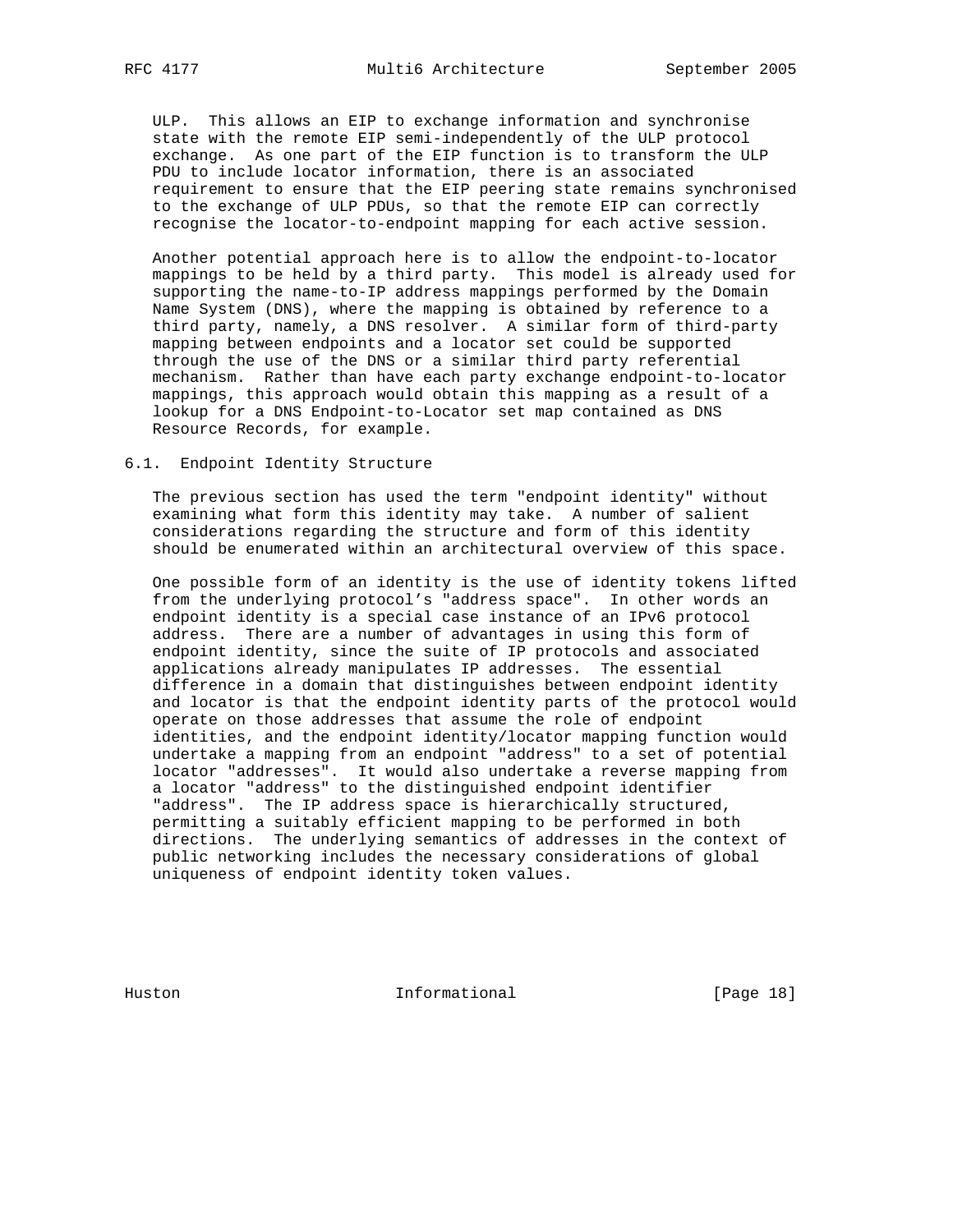It is possible to take this approach further and allow the endpoint identifier to also be a valid locator. This would imply the existence of a "distinguished" or "home" locator, and other locators could be dynamically mapped to this initial locator peering as required. The drawback of this approach is that the endpoint identifier is now based on one of the transit provider's address prefixes, and a change of transit provider would necessarily require a change of endpoint identifier values within the multi-homed site.

 An alternative approach for address-formatted identifiers is to use distinguished identity address values that are not part of the global unicast locator space, allowing applications and protocol elements to distinguish between endpoint identity values and locators based on address prefix value.

 It is also possible to allow the endpoint identity and locator spaces to overlap, and to distinguish between the two realms by the context of usage rather than by a prefix comparison. However, this reuse of the locator token space for identity tokens has the potential to create the anomalous situation where a particular locator value is used as an identity value by a different endpoint. It is not clear that the identity and locator contexts can be clearly disambiguated in every case, which is a major drawback to this particular approach.

 If identity values are to be drawn from the protocol's address space, it would appear that the basic choice is to either draw these identity values from a different part of the address space or to use a distinguished or home address as both a locator and an identity. This latter option, that of using a locator as the basis of an endpoint identity on a locator, when coupled with a provider aggregated address distribution architecture, leads to a multi-homed site using a provider-based address prefix as a common identity prefix. As with locator addresses in the context of a single-homed network, a change of provider connectivity implies a consequent renumbering of identity across the multi-homed site. If avoiding such forced renumbering is a goal here, there would be a preference in drawing identity tokens from a pool that is not aligned with network topology. This may point to a preference from this sector for using identity token values that are not drawn from the locator address space.

 It is also feasible to use the fully qualified domain name (FQDN) as an endpoint identity, undertaking a similar mapping as described above, using the FQDN as the lookup "key". The implication is that there is no default "address" associated with the endpoint identifier, as the FQDN can be used in the context of session establishment and a DNS query can be used to establish a set of initial locators. Of course, it is also the case that there may not

Huston Informational [Page 19]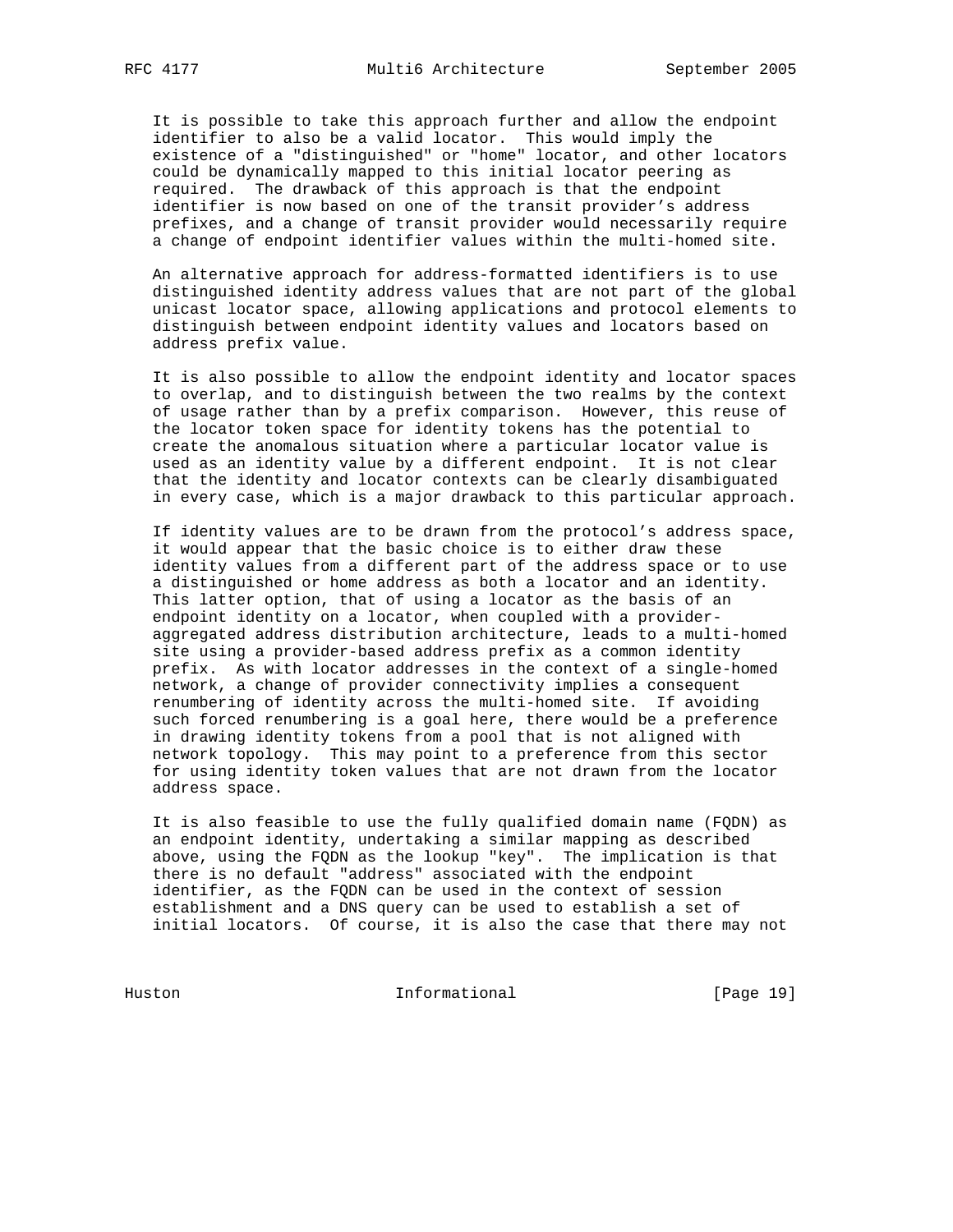necessarily be a unique endpoint associated with a FQDN, and in such cases, if there were multiple locator addresses associated with the FQDN via DNS RRs, shifting between locators may imply directing the packet to a different endpoint where there is no knowledge of the active session on the original endpoint.

 The syntactic properties of these two different identity realms have obvious considerations in terms of the manner in which these identities may be used within PDUs.

 It is also an option to consider a new structured identity space that is neither generated through the reuse of IPv6 address values nor drawn from the FQDN. Given that the address space would need to be structured to permit its use as a lookup key to obtain the corresponding locator set, the obvious question is what additional or altered characteristics would be used in such an endpoint identity space that would distinguish it from either of the above approaches?

 Instead of structured tokens that double as lookup keys to obtain mappings from endpoint identities to locator sets, the alternative is to use an unstructured token space, where individual token values are drawn opportunistically for use within a multi-homed session context. If such unstructured tokens are used in a limited context, then the semantics of the endpoint identity are subtly changed. The endpoint identity is not a persistent alias or reference to the identity of the endpoint, but it is a means to allow the identity protocol element to confirm that two locators are part of the same mapped locator set for a remote endpoint. In this context, the unstructured opportunistic endpoint identifier values are used in determining locator equivalence rather than in some form of lookup function.

#### 6.2. Persistent, Opportunistic, and Ephemeral Identities

 The considerations in the previous section highlight one of the major aspects of variance in the method of supporting a split between identity and location information.

 One form uses a persistent identity field, by which it is inferred that the same identity value is used in all contexts in which this form of identity is required, in support of concurrent sessions as well as sequential sessions. This form of identity is intended to remain constant over time and over changes in the underlying connectivity. It may also be the case that this identity is completely distinct from network topology, so that the same identity is used irrespective of the current connectivity and locator addressing used by the site and the host. In this case, the identity is persistent, and the identity value can be used as a reference to the endpoint stack. This supports multi-party referrals, where, if

Huston Informational [Page 20]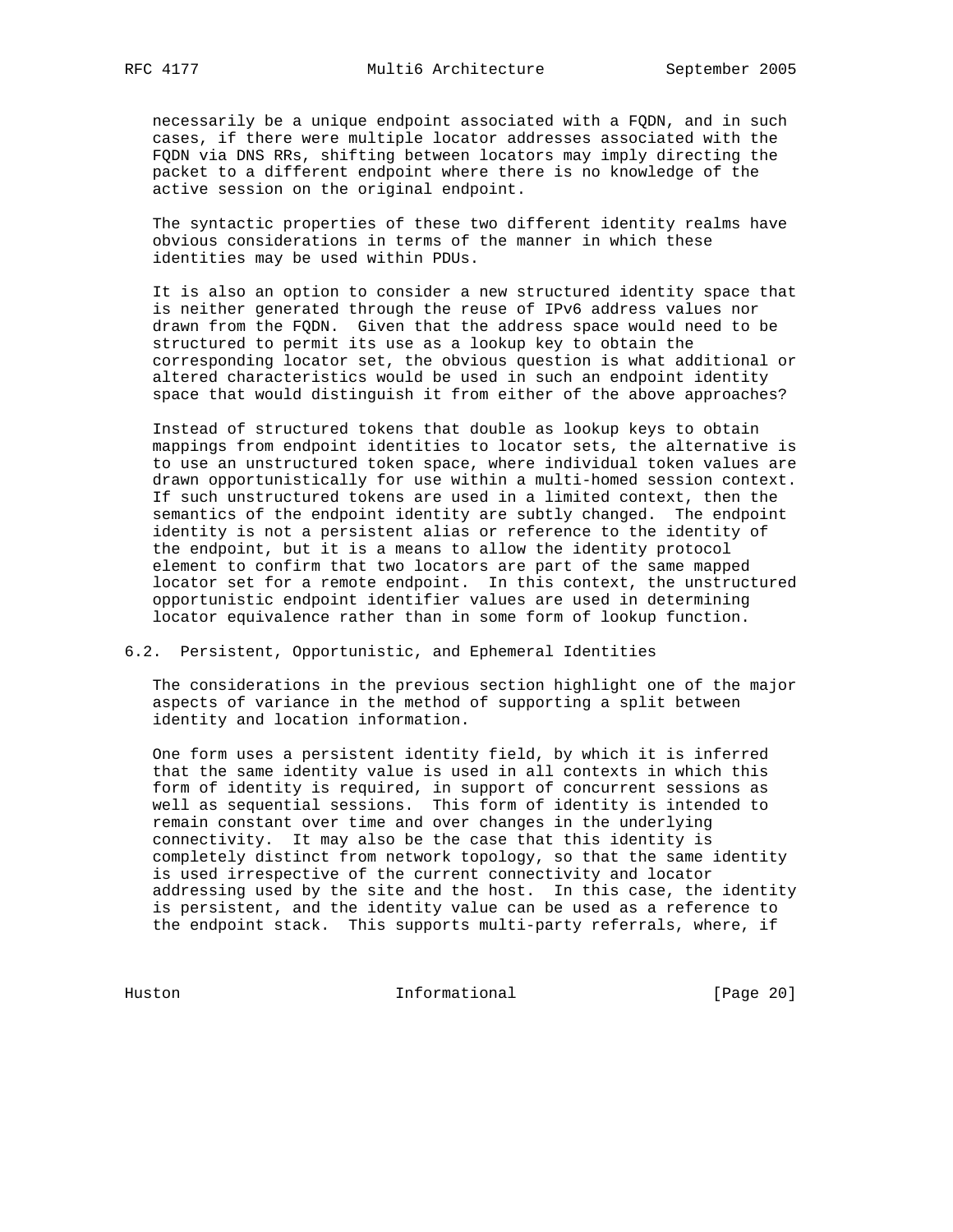parties A and B establish a communication, B can pass A's identity to a third party C, who can then use this identity value to be the active party in establishing communication to A.

 If persistent identifiers are to be used to initiate a session, then the identity is used as a lookup key to establish a set of locators that are associated with the identified endpoint. It is desirable that this lookup function be deterministic, reliable, robust, efficient, and trustable. The implication of this is that such identities must be uniquely assigned, and experience in identity systems points to a strong preference for a structured identity token space that has an internal hierarchy of token components. These identity properties have significant commonality with those of unicast addresses and domain names. The further implication here is that persistent structured identities also rely on the adoption of well-ordered distribution and management mechanisms to preserve their integrity and utility. Such mechanisms generally imply a significant overhead in terms of administrative tasks.

 As noted in the previous section, an alternative form of identity is an unstructured identity space, where specific values are drawn from the space opportunistically. In this case, the uniqueness of any particular identity value is not ensured. The use of such identities as a lookup key to establish locators is also altered, as the unstructured nature of the space has implications relating to the efficiency of the lookup, and the authenticity of the lookup is weakened due to the inability to assure uniqueness of the identity key value. A conservative approach to unstructured identities limits their scope of utility, such as per-session identity keys. In this scenario, the scope of the selected identity is limited to the parties that are communicating, and the scope is limited to the duration of the communication session. The implication of this limitation is that the identity is a session-level binding point to allow multiple locators to be bound to the session, and the identity cannot be used as a reference to an endpoint beyond the context of the session. Such opportunistic identities with explicitly limited scope do not require the adoption of any well-ordered mechanisms of token distribution and management.

 Another form of identity is an ephemeral form, where a session identity is a shared state between the endpoints, established without the exchange of particular token values that take the role of identity keys. This could take the form of a defined locator set or the form of a session key derived from some set of shared attributes of the session, for example. In this situation, there is no form of reference to or use of an identifier as a means of initiating a session. The ephemeral identity value has a very limited role in terms of allowing each end to reliably determine the semantic

Huston Informational [Page 21]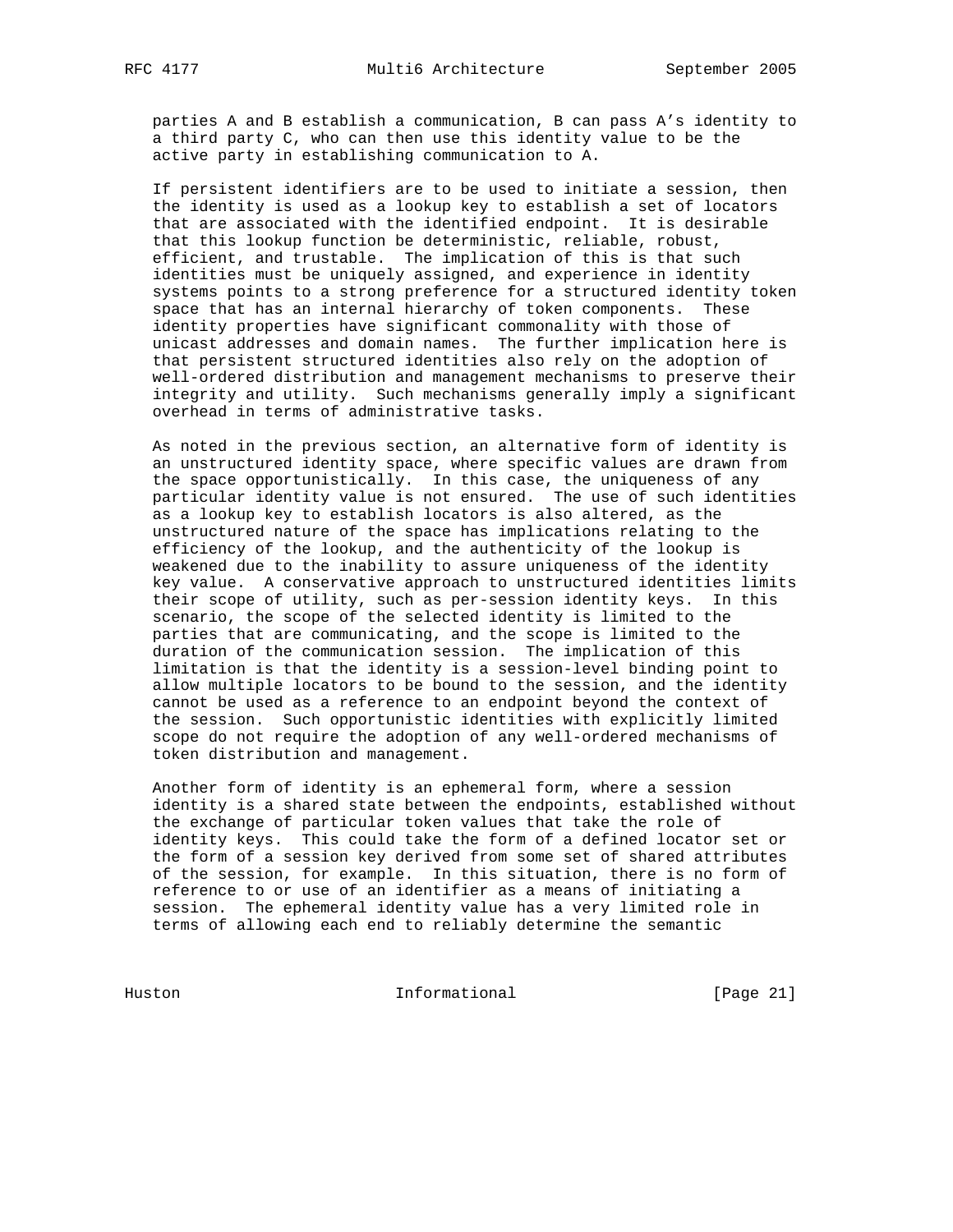equivalence of a set of locators within the context of membership of a particular session.

 The latter two forms of identity represent an approach to identity that minimises management overhead and provides mechanisms that are limited in scope to supporting session integrity. This implies that support for identity functions in other contexts and at other levels of the protocol stack, such as within referrals, within an application's data payload, or as a key to initiate a communication session with a remote endpoint, would need to be supported by some other identity function. Such per-session limited scope identities imply that the associated multi-homing approaches must use existing mechanisms for session startup, and the adoption of a session-based identity and associated locator switch agility becomes a negotiated session capability.

 On the other hand, the use of a persistent identity as a session initiation key implies that identity is part of the established session state, and locator agility can be an associated attribute of the session rather than a subsequent negotiated capability. In a heterogeneous environment where such identity capability is not uniformly deployed, this would imply that if a session cannot be established with a split identity/locator binding, the application should be able to back off to a conventional session startup by mapping the identity to a specific locator value and initiating a session using such a value. The reason why the application may want to be aware of this distinction is that if the application wishes to use self-referential mechanisms within the application payload, it would appear to be appropriate to use an identity-based self reference only in the context of a session where the remote party was aware of the semantic properties of this referential tag.

 In terms of functionality and semantics, opportunistic identities form a superset of ephemeral identities, although their implementation is significantly different. Persistent identities support a superset of the functionality of opportunistic identities, and again the implementations will differ.

 In the context of support for multi-homing configurations, use of ephemeral identities in the context of locator equivalence appears to represent a viable approach that allows a negotiated use of multiple locators within the context of communication between a pair of hosts in most contexts of multi-homing. However, ephemeral identities offer little more in terms of functionality. They cannot be used in referential contexts, cannot be used to initiate communications, provide limited means of support for various forms of mobility, and impose some constraints on the class of multi-homed scenarios that can be supported. Ephemeral identities are generated in the context

Huston Informational [Page 22]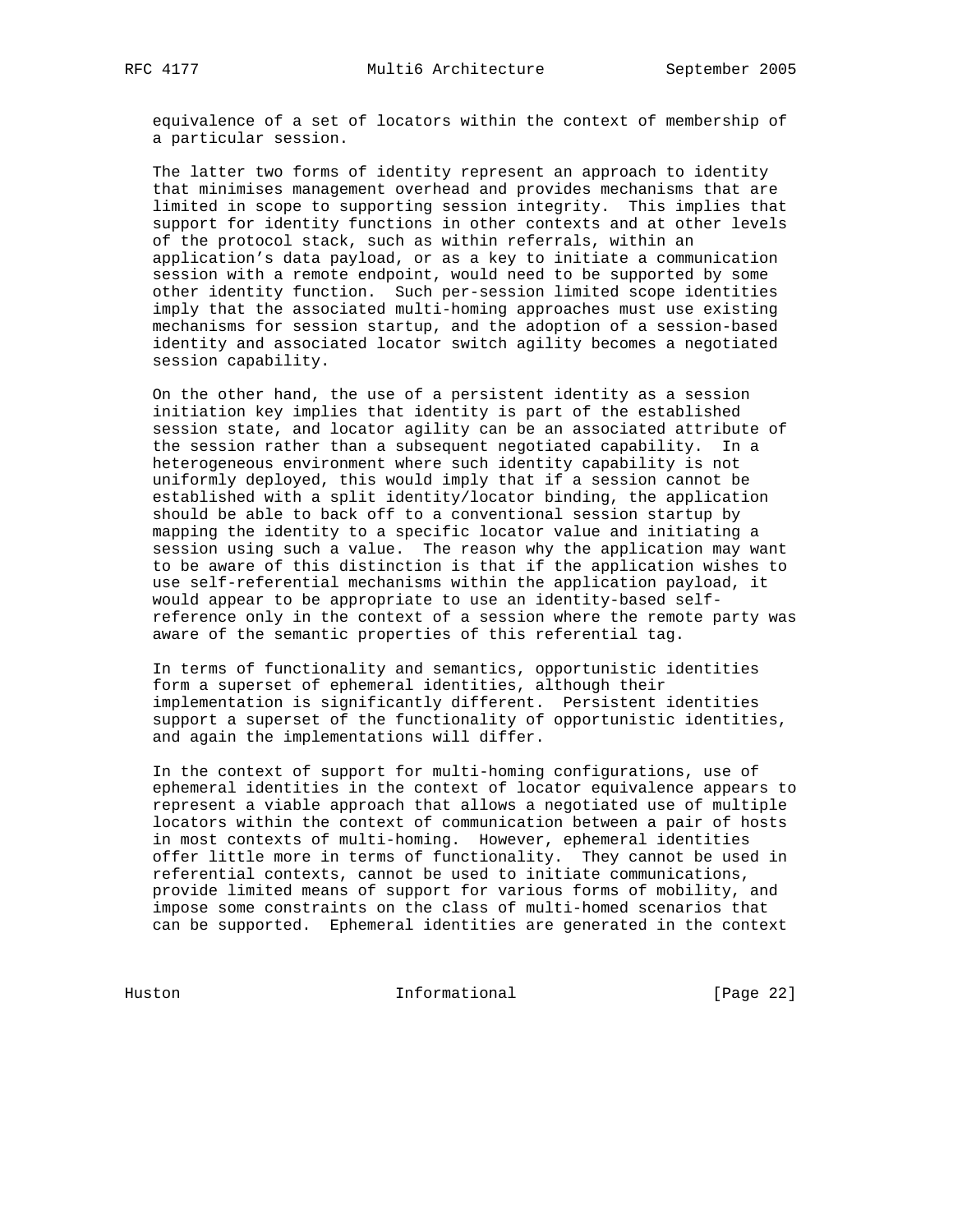of an established communication state, and the implication in terms of multi-homing is that the two end points need to have discovered through existing mechanisms a viable pair of locators prior to generating an ephemeral identity binding. The implication is that there is some form of static "home" for the end points that is discovered by conventional referential lookup.

 The use of a persistent identity space that supports dynamic translation between an equivalent set of locators and one or more equivalent identity values offers the potential for greater flexibility in applications. Depending on how the mapping between identities and locators is managed, this may extend beyond multi-homing configuration to various contexts of nomadism and mobility as well as service-specific functions. However, it remains an open question as to the nature of secure mapping mechanisms that would be needed in the more general context of identity-to-locator mapping, and it is also an open question as to how the mapping function would relate to viable endpoint-to-endpoint connectivity. It is a common aspect of identity realms that the most critical aspect of the realm is the nature of the resolution of the identity into some other attribute space.

 It appears reasonable to observe that, within certain constraints, multi-homing does not generically require the overhead of a fully distinct persistent identity space and the associated identity resolution functionality, and, if the nature of the multi-homing space in this context is to use a token to allow efficient detection of locator equivalence for session surviveability, then ephemeral identities appear to be an adequate mechanism.

# 6.3. Common Issues for Multi-Homing Approaches

 The above overview encompasses a very wide range of potential approaches to multi-homing, and each particular approach necessarily has an associated set of considerations regarding its applicability.

 There is, however, a set of considerations that appear to be common across all approaches. They are examined in further detail in this section.

# 6.3.1. Triggering Locator Switches

 Ultimately, regardless of the method of generation, a packet generated from a local multi-homed host to a remote host must carry a source locator when it is passed into the transit network. In a multi-homed situation, the local multi-homed host has a number of self-referential locators that are equivalent aliases in almost every respect. The difference between locators is the inference that, at

Huston Informational [Page 23]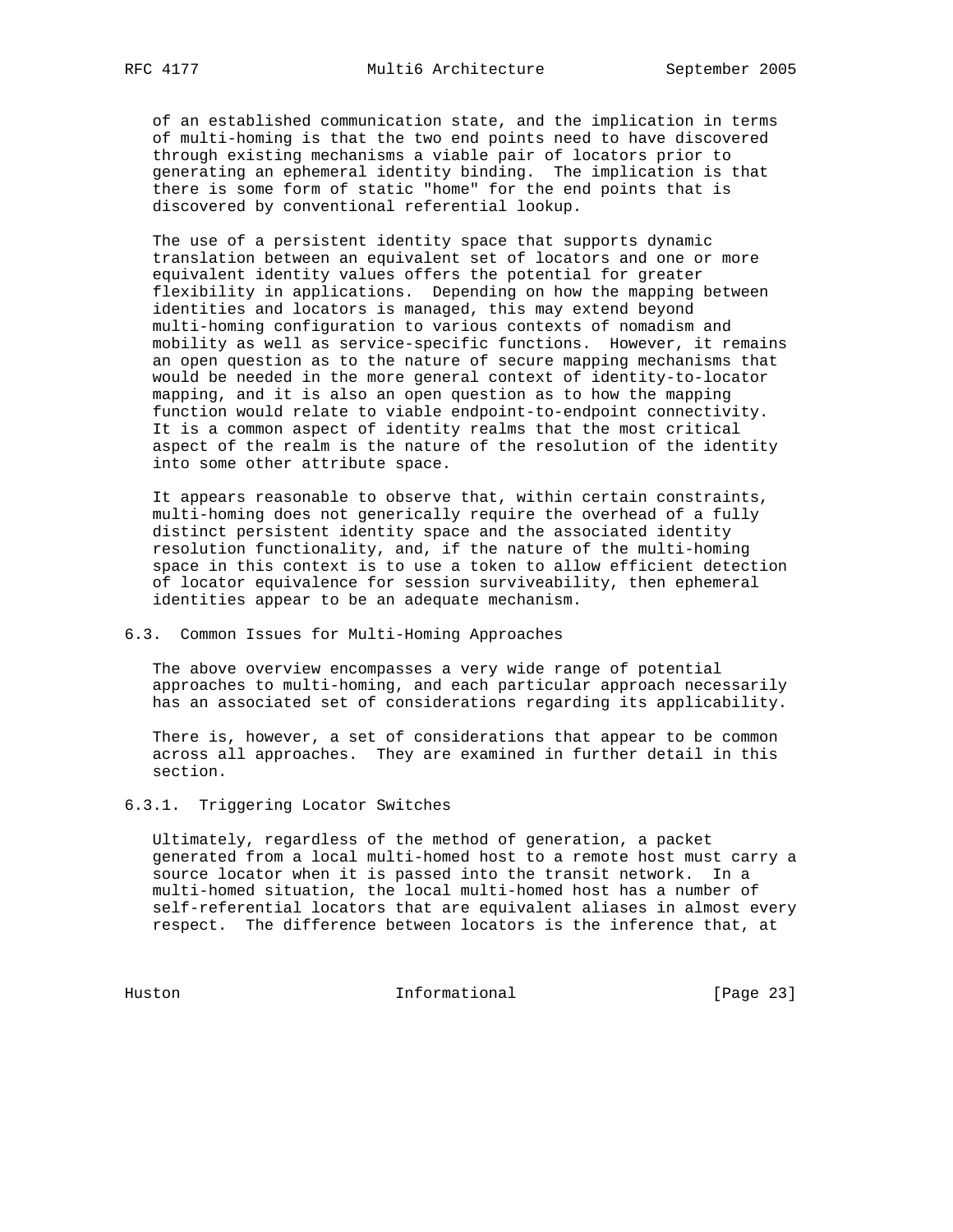the remote end, the choice of locator may determine the path used to send a packet back to the local multi-homed host. The issue here is: how does the local host make a selection of the "best" source locator to use? Obviously, an objective is to select a locator that represents a currently viable path from the remote host to the local multi-homed host. Local routing information for the multi-homed host does not include this reverse path information. Equally, the local host does not necessarily know any additional policy constraints that apply to the remote host and that may result in a remote host's preference to use one locator over another for the local host. Considerations of unicast reverse-path forwarding filters also indicate that the selection of a source locator should result in the packet being passed to a site-exit router that is connected to the associated ISP transit provider, and that the site-exit router passes the packet to the associated ISP.

 If the local multi-homed host is communicating with a remote multi-homed host, the local host may have some discretion in the choice of a destination locator. The considerations relating to the selection of a destination locator include considerations of local routing state (to ensure that the chosen destination locator reflects a viable path to the remote endpoint) and policy constraints that may determine a "best" path to the remote endpoint. It may also be the case that the source address selection should be considered in relation to the destination locator selection.

 Another common issue is the point when a locator is not considered to be viable and the consequences to the transport session state.

o Transport Layer Triggers

 A change in state for a currently-used path to another path could be triggered by indications of packet loss along the current path by transport-level signalling or by transport session timeouts, assuming an internal signalling mechanism between the transport stack element and the locator pool management stack element.

o ICMP Triggers

 Path failure within the network may generate an ICMP Destination Unreachable packet being directed back to the sender. Rather than sending this signal to the transport level as an indicator of session failure, the IP layer should redirect the notification identity module as a trigger for a locator switch.

Huston **Informational Informational** [Page 24]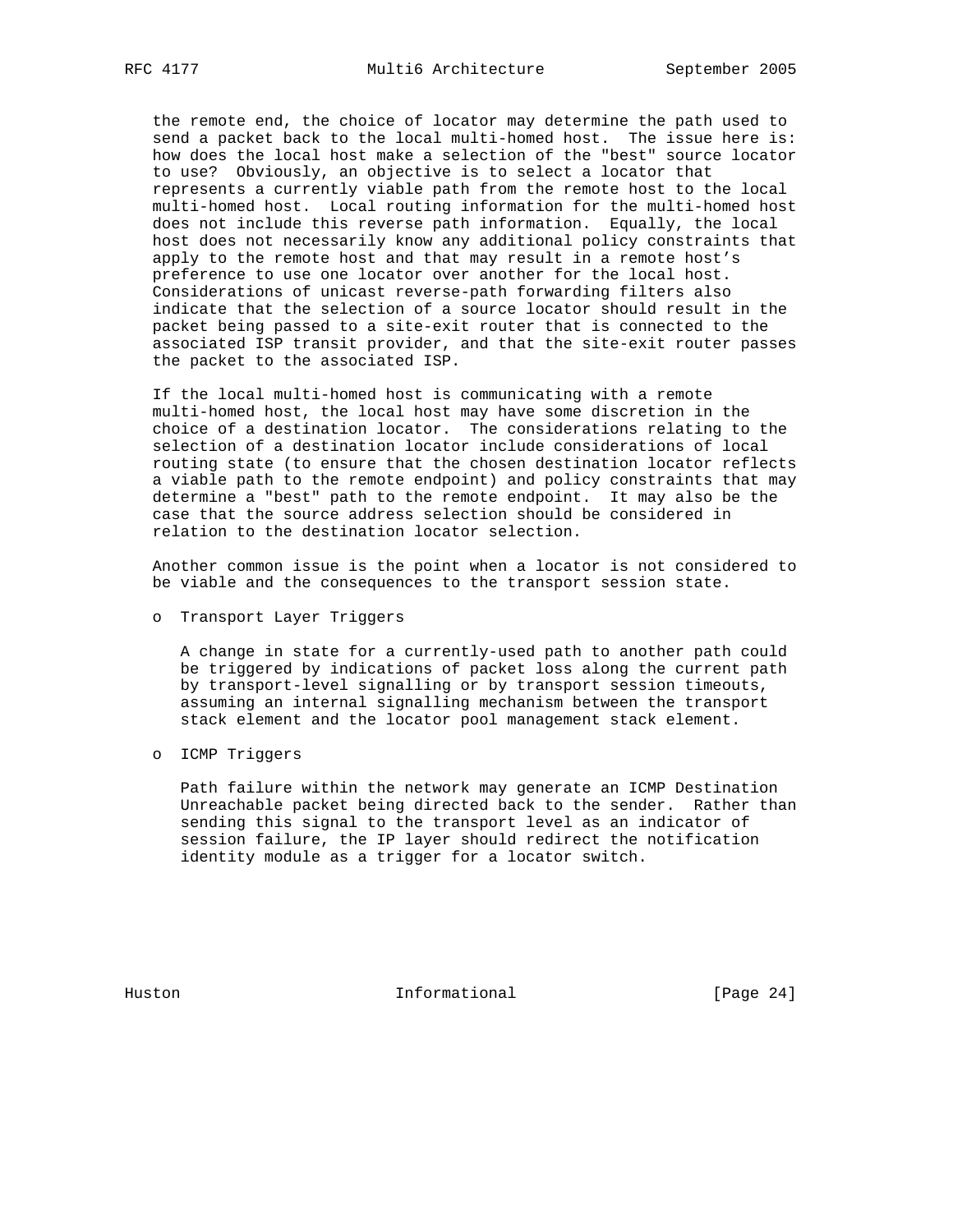### o Routing Triggers

 Alternatively, in the absence of local transport triggers, the site-exit router could communicate failure of the outbound forwarding path in the case that the remote host is multi-homed with an associated locator set. Conventional routing would be incapable of detecting a failure in the inbound forwarding path, so there are some limitations in the approach of using routing triggers to change locator bindings.

# o Heartbeat Triggers

 An alternative to these approaches is the use of a session heartbeat protocol, where failure of the heartbeat would cause the session to seek a new locator binding that would reestablish the heartbeat.

# o Link Layer Triggers

 Where supported, link layer triggers could be used as a direct and immediate signal of link availability, where a "Link Down" indication indicates the unavailability of a particular link [iab-link]. The limitation of this approach is that a link level indication is not a network broadcast event, and only the link's immediately-connected devices receive the link transition signal. While this approach may be relevant to the degenerate case of a multi-homed site composed of a single host, in the case of a multi-host site the link indication would need to be used by the site-exit router to generate one of the above indications for the host to be triggered for a locator change. In this case this is a conventional form of router detection of link status.

 The sensitivity of the locator switch trigger is a consideration here. A very fine-grained sensitivity of the locator switch trigger may generate false triggers arising from short-term transient path congestion, while coarse-grained triggers may impose an undue performance penalty on the session due to an extended time to detect a path failure. The objectives for sensitivity to triggers may be very different depending on the transport session being used. There is no doubt that any session would need a trigger to re-home if its path to the locator fails, but for some transports, moving, and triggering transport-related changes, may be far less desirable than reducing the sensitivity of the trigger and waiting to see if the triggering stimulus achieves a threshold level.

 This problem is only partly solved by models with an internal signalling mechanism between the transport stack element and the locator pool management stack element, because of non-failure

Huston Informational [Page 25]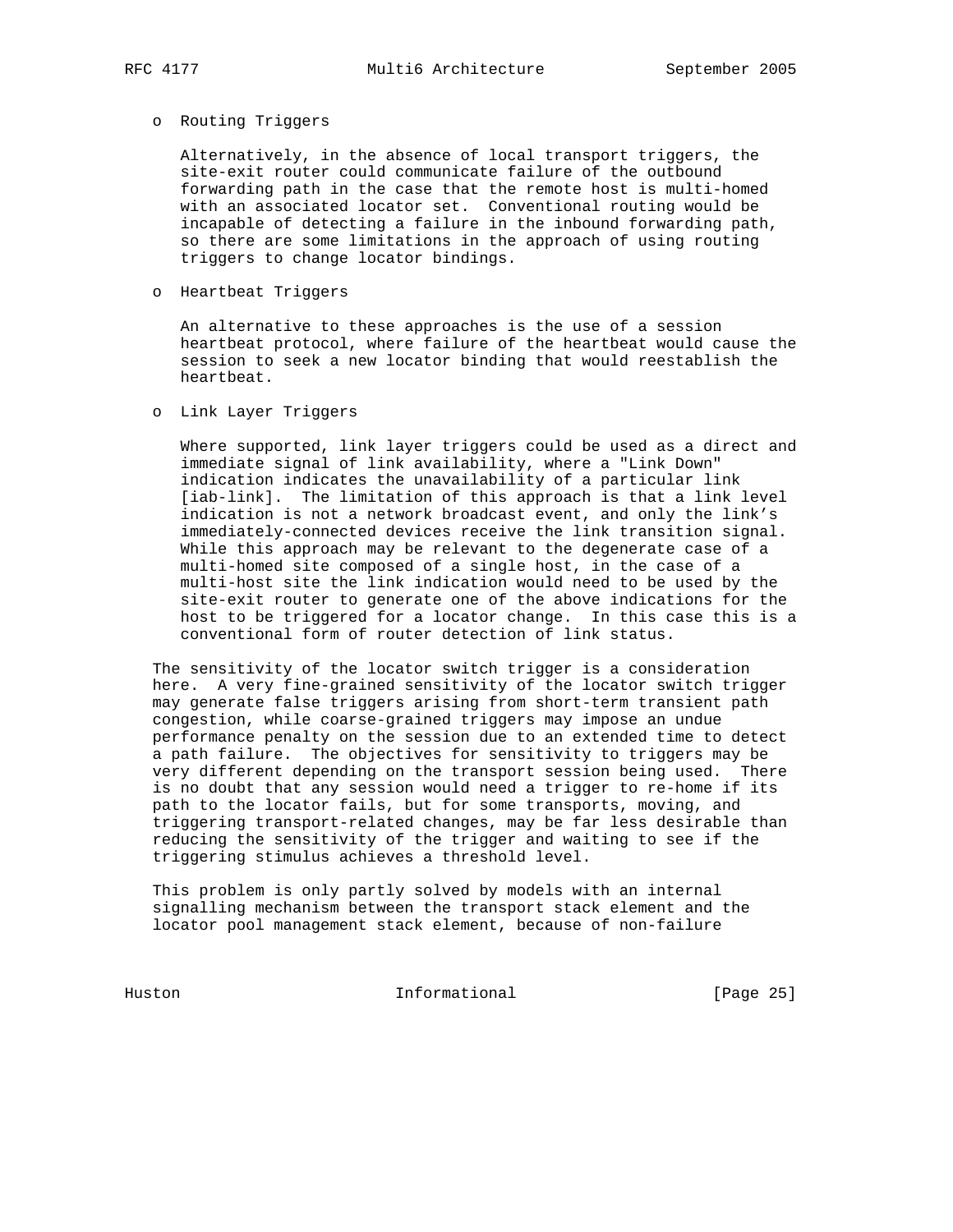triggers coming from other stacks, and because of transport issues such as use of resource reservation. As an example, consider the case of a session with reservations established by RSVP or NSIS, when a routing change has just caused adaptive updates to the reservation state in a number of elements along its path. The transport protocol using the path is likely to see some delays or timeouts, and its reaction to these events may be a trigger for a locator change, which is likely to mean another reservation update. This chaining of reservation updates may represent a high overhead. The implication here is that individual transport protocols may have to tune any feedback they give as a locator change trigger, so that they don't respond to certain forms of transient routing change delays (not knowing their cause) with a locator change trigger. It should also be noted that different transport protocols have rather different behaviors and hooks for management.

# 6.3.2. Locator Selection

 The selection of a locator to use for the remote end is obviously constrained by the current state of the topology of the network, and the primary objective of the selection process is to choose a viable locator that allows the packet to reach the intended destination point. The selection of a source locator can be considered as an indication of preference to the remote end of a preferred locator to use for the local end. However, where there are two or more viable locators that could be used, the selection of a particular locator may be influenced by a set of additional considerations.

 The selection of a particular locator from a viable locator set implies a selection of one particular network path in preference to other viable paths. An implication of this host-based locator selection process is that path selection and, by inference, traffic engineering functions are not constrained to a network-based operation of path manipulation through adjustment of forwarding state within network elements. There is a consequent interaction between the locator selection process and traffic engineering functions. The use of an address selection policy table, as described in RFC 3484 [RFC3484], is relevant to the selection process.

 The element that performs the locator selection, either as a protocol element within the host or as a selection undertaken at a site-exit router, also determines traffic policy, so the choice of using remote packet locator rewriting or host based locator selection shifts the policy capability from one element to the other.

 If hosts perform this policy determination, then a more fine-grained outcome may be achievable, particularly if the anticipated traffic characteristics of the application can be signalled to the locator

Huston Informational [Page 26]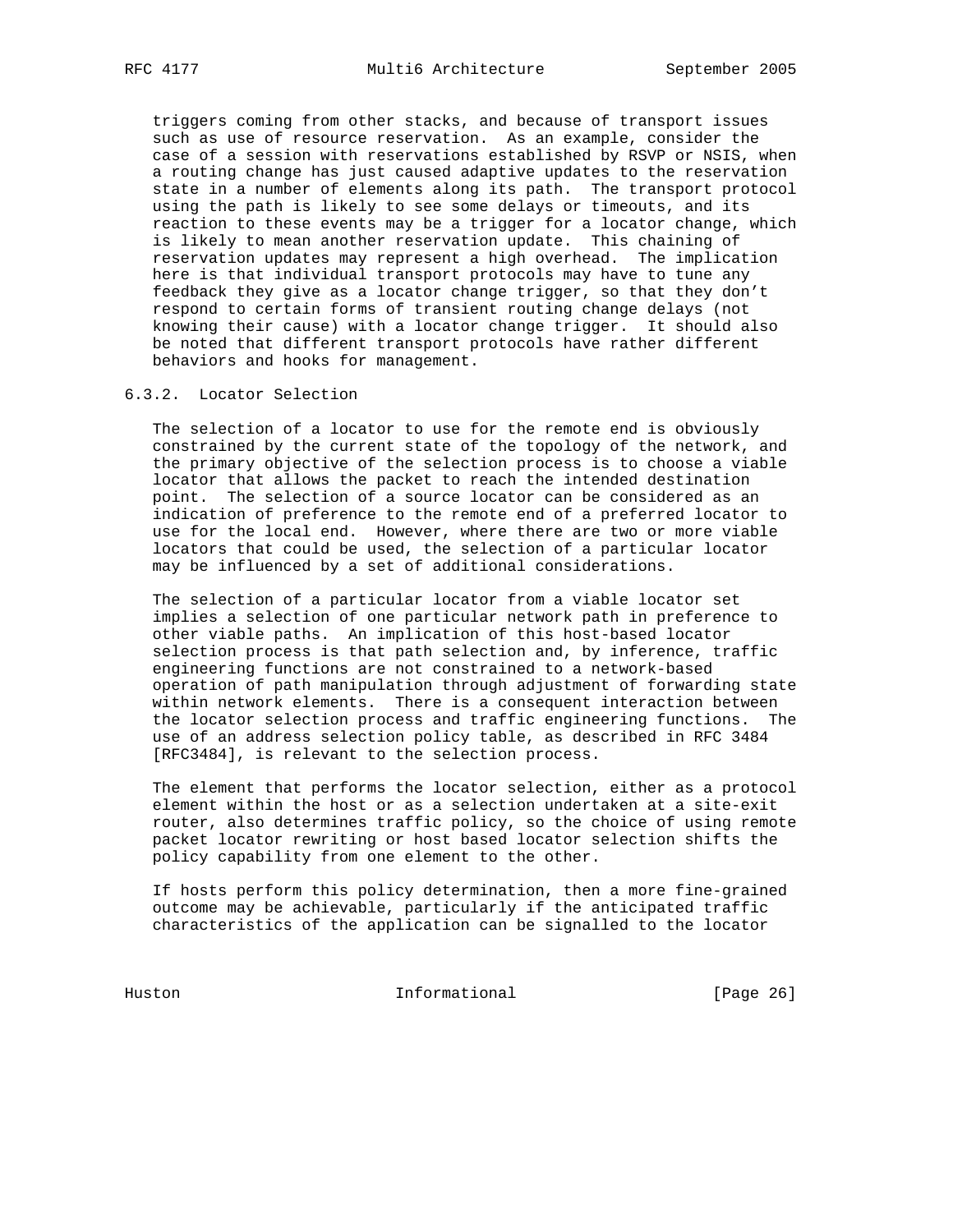selection process. A further consideration appears to be that hosts may require additional information if they are to make locator address selection decisions based on some form of metric of relative load currently being imposed on select components of a number of end-to-end network paths. These considerations raise the broader issue of traffic engineering being a network function entirely independent of host function or an outcome of host interaction with the network.

 In the latter case, there is also the consideration of whether the host is to interact with the network, and, if so, how this interaction is to be signalled to hosts.

# 6.3.3. Layering Identity

 The consideration of triggering locator switch highlights the observation that differing information and context are present in each layer of the protocol stack. This impacts on how identity/locator bindings are established, maintained, and expired.

 These impacts include questions of what amount of state is kept, by which element of the protocol stack, and at what level of context (dynamic or fixed, and per session or per host). It also includes considerations of state maintenance, such as how stale or superfluous state information is detected and removed. Does only one piece of code have to be aware of this identity/locator binding, or do multiple transport protocols have to be altered to support this functionality? If so, are such changes common across all transport protocols, or do different protocols require different considerations in their treatment of this functionality?

 It is noted that the approaches considered here include proposals to place this functionality within the IP layer, with the end-to-end transport protocol layer and as a shim between the IP and transport protocol layers.

 Placing this identity functionality at the transport protocol layer implies that the identity function can be tightly associated with a transport session. In this approach, session startup can trigger the identity/locator initial binding actions and transport protocol timeouts can be used as triggers for locator switch actions. Session termination can trigger expiration of local identity/locator binding state. Where per-session opportunistic identity token values are being used, the identity information can be held within the overall session state. In the case of persistent identity token values, the implementation of the identity can also choose to use per-session state, or it may choose to pool this information across multiple sessions in order to reduce overheads of dynamic discovery of

Huston Informational [Page 27]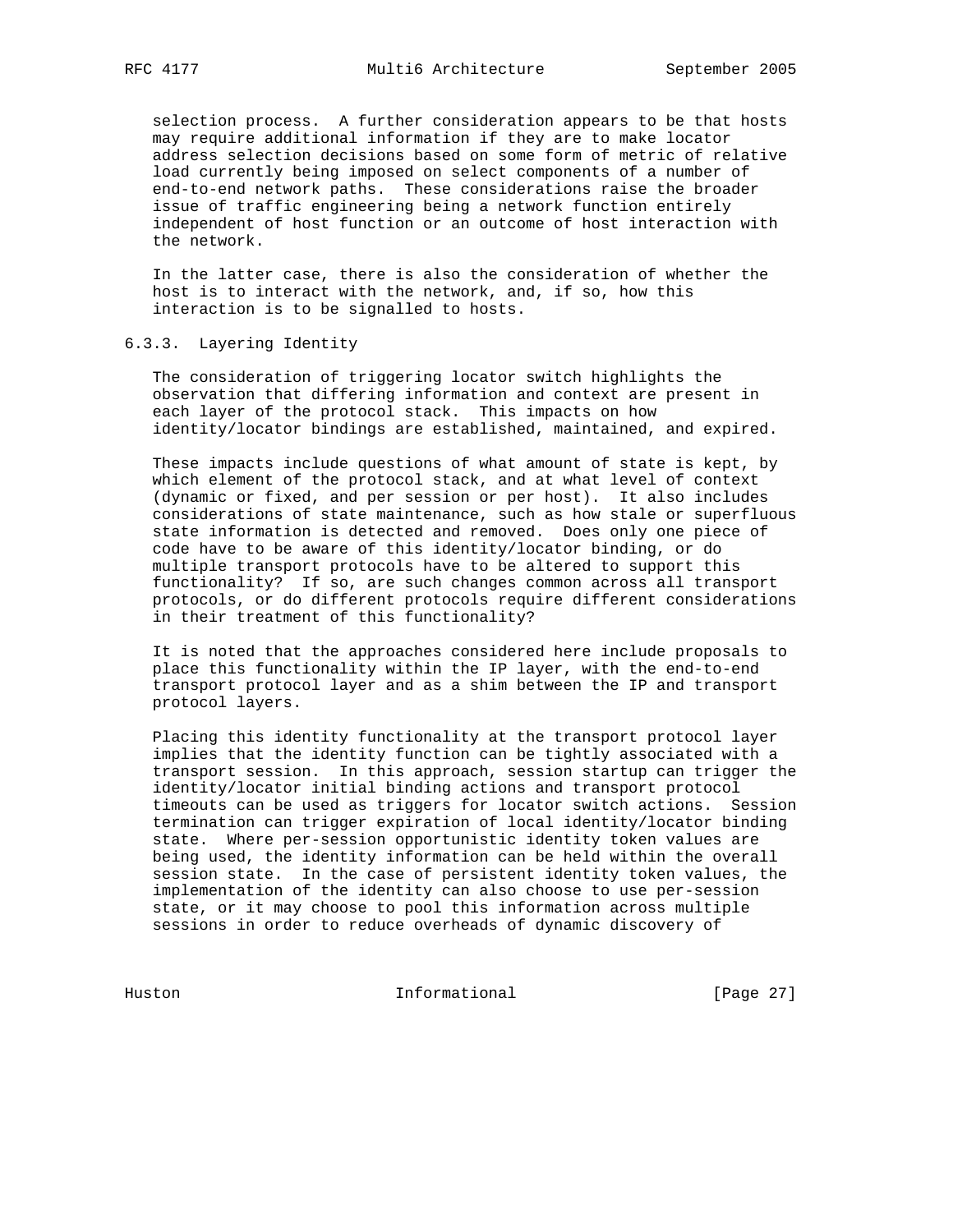identity/locator bindings for remote identities in the case of multiple sessions to the same remote endpoint.

 One of the potential drawbacks of placing this functionality within the transport protocol layer is that it is possible that each transport protocol will require a distinct implementation of identity functionality. This is a considerable constraint in the case of UDP, where the UDP transport protocol has no inherent notion of a session state.

 An alternative approach is to use a distinct protocol element placed between the transport and internet layers of the protocol stack. The advantage of this approach is that it would offer a consistent mapping between identities and locators for all forms of transport protocols. However this protocol element would not be explicitly aware of sessions and would either have to discover the appropriate identity/locator mapping for all identity-addressed packets passed from the transport protocol later, irrespective of whether such a mapping exists and whether this is part of a session context, or have an additional mechanism of signalling to determine when such a mapping is to be discovered and applied. At this level, there is also no explicit knowledge of when identity/locator mapping state is no longer required, as there is no explicit signalling of when all flows to and from a particular destination have stopped and resources consumed in supporting state can be released. Also, such a protocol element would not be aware of transport-level timeouts, so that additional functionality would need to be added to the transport protocol to trigger a locator switch at the identity protocol level. Support of per-session opportunistic identity structure is more challenging in this environment, as the transport protocol layer is used to store and manipulate per-session state. In constructing an identity element at this level of the protocol stack, it would appear necessary to ensure that an adequate amount of information is being passed between the transport protocol, internet protocol, and identity protocol elements, to ensure that the identity protocol element is not forced into making possibly inaccurate assumptions about the current state of active sessions or end-to-end network paths.

 It is also possible to embed this identity function within the internet protocol layer of the protocol stack. As noted in the previous section, per-session information is not readily available to the identity module, so that opportunistic per-session identity values would be challenging to support in this approach. It is also challenging to determine when identity/locator state information should be set up and released. It would also appear necessary to signal transport-level timeouts to the identity module as a locator switch trigger. Some attention needs to be given in this case to

Huston Informational [Page 28]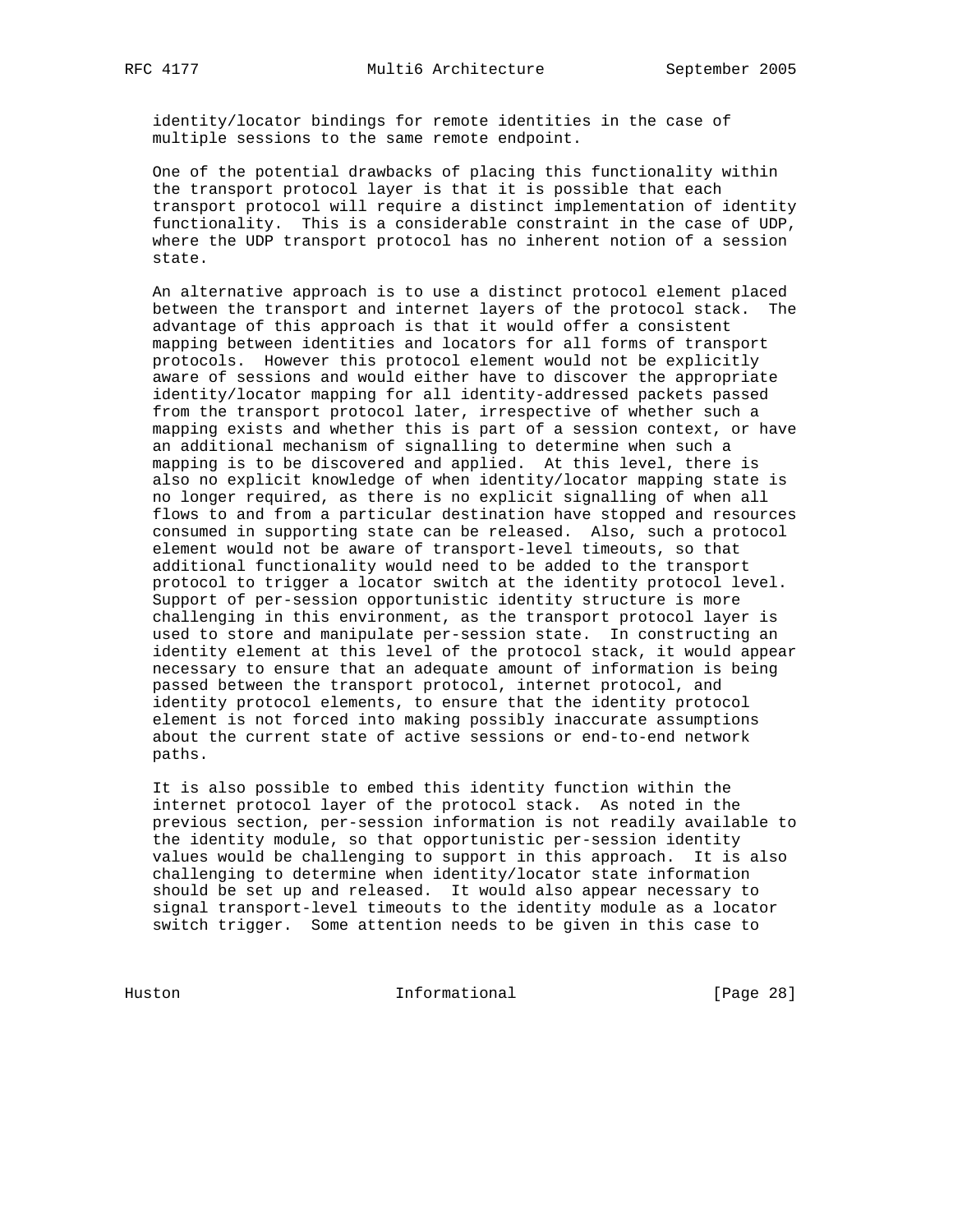synchronising locator switches and IP packet fragmentation. Consideration of IPSec is also necessary in this case, in order to avoid making changes to the address field in the IP packet header that trigger a condition at the remote end where the packet is not recognisable in the correct context.

# 6.3.4. Session Startup and Maintenance

 The next issue is the difference between the initial session startup mode of operation and the maintenance of the session state.

 In a split endpoint identifier/locator environment, there needs to be at least one initial locator associated with an endpoint identifier in order to establish an initial connection between the two hosts. This locator could be loaded into the DNS in a conventional fashion, or, if the endpoint identifier is a distinguished address value, the initial communication could be established using the endpoint identifier in the role of a locator (i.e., using this as a conventional address).

 The initial actions in establishing a session would be similar. If the session is based on specification of a FQDN, the FQDN is first mapped to an endpoint identity value, and this endpoint identity value could then be mapped to a locator set. The locators in this set are then candidate locators for use in establishing an initial synchronised state between the two hosts. Once the state is established, it is possible to update the initial locator set with the current set of useable locators. This update could be part of the initial synchronisation actions, or deferred until required.

 This leads to the concept of a "distinguished" locator that acts as the endpoint identifier, and a pool of alternative locators that are associated with this "home" locator. This association may be statically defined, using referential pointers in a third-party referral structure (such as the DNS), or dynamically added to the session through the actions of the EIP, or both.

 If opportunistic identities are used where the identity is not a fixed discoverable value but one that is generated in the context of a session, then additional actions must be performed at session startup. In this case, there is still the need for defined locators that are used to establish a session, but then an additional step is required to generate session keys and exchange these values in order to support the identity equivalence of multiple locators within the ensuing session. This may take the form of a capability exchange and an additional handshake and associated token value exchange within the transport protocol if an in-band approach is being used, or it may take the form of a distinct protocol exchange at the level of the

Huston Informational [Page 29]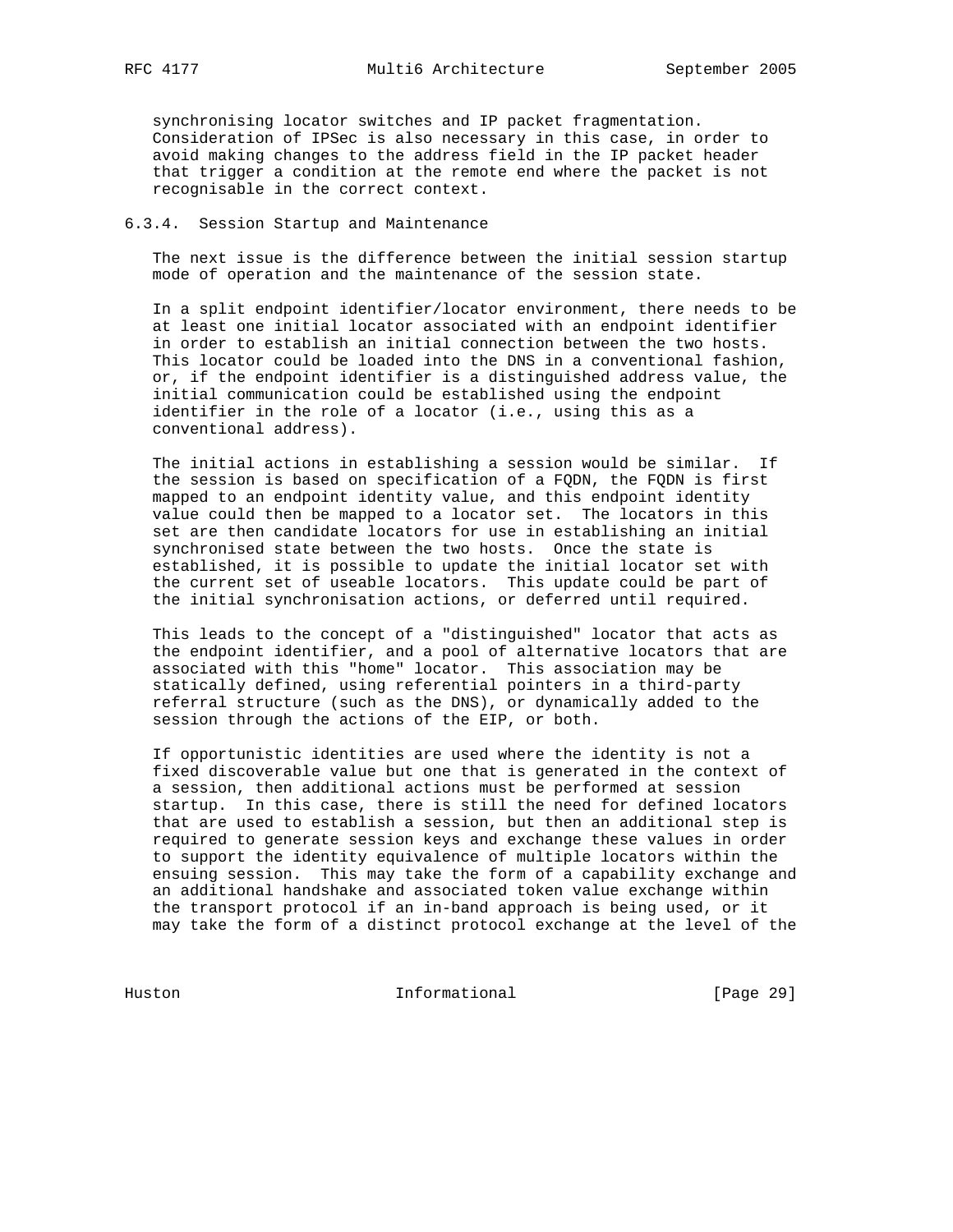identity protocol element, performed out-of-band from the transport session.

 Some approaches are capable of a further distinction, namely, that of initial session establishment and that of establishment of additional shared state within the session to allow multiple locators to be treated as being bound to a common endpoint identity. It is not strictly necessary that such additional actions be performed at session startup, but it appears that such actions need to be performed prior to any loss of end-to-end connectivity on the selected initial locator, so that any delay in this additional state exchange does increase the risk of session disruption due to connectivity changes.

 This raises a further question of whether the identity/locator split is a capability negotiation performed per session or per remote end, or whether the use of a distinguished identity value by the upper level application to identify the remote end triggers the identity/locator mapping functionality further down in the protocol stack at the transport level, without any further capability negotiation within the session.

 Within the steps related to session startup, there is also the consideration that the passive end of the connection follows a process where it may need to verify the proposed new address contained in the source address of incoming packets before using it as a destination address for outgoing packets. It is not necessarily the case that the sender's choice of source address reflects a valid path from the receiver back to the source. While using this offered address appears to offer a low-overhead response to connection attempts, if this response fails the receiver may need to discover the full locator set of the remote end through some locator discovery mechanism, to establish whether there is a viable locator that can use a forwarding path that reaches the remote end.

 Alternatively, the passive end would use the initially offered locator and, if this is successful, leave it to the identity modules in each stack to exchange information to establish the current complete locator set for each end. This approach implies that the active end of a communication needs to cycle through all of its associated locators as source addresses until it receives a response or exhausts its locator set. If the other end is also multi-homed (and therefore has multiple locators), then the active end may need to cycle through all possible destination locators for each source locator. While this may extend the time to confirm that no path exists to the remote end, it has the potential to improve the

Huston Informational [Page 30]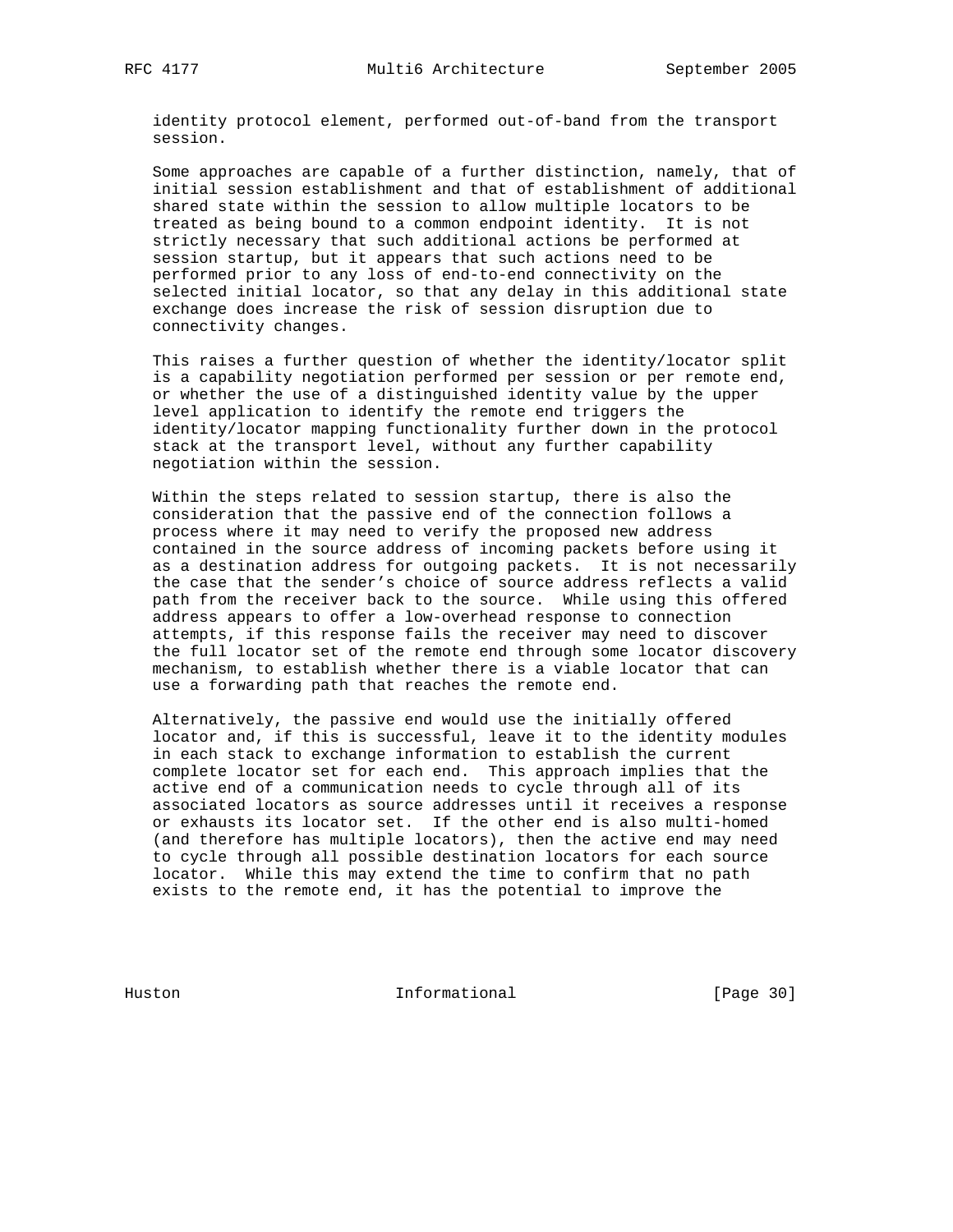characteristics of the initial exchange against denial-of-service attacks that could force the remote end to engage in a high volume of spurious locator lookups.

6.3.5. Dynamic Capability Negotiation

 The common aspect of these approaches is that they all involve changes to the end-to-end interaction, as both ends of the communication need to be aware of this separation. The implication is that this form of support for multi-homing is relatively sweeping in its scope, as the necessary changes to support multi-homing extend beyond changes to the hosts and/or routers within the multi-homed site and encompass changes to the IPv6 protocol itself. It would be prudent when considering these changes to evaluate associated mechanisms that allow the communicating endpoints to discover each other's capabilities and only enable this form of split identity/locator functionality when it is established that both ends can support it.

 It is a corollary of this form of negotiated capability that it is not strictly necessary that only one form of functionality can be negotiated in this way. If the adoption of a particular endpoint identity/locator mapping scheme is the outcome of a negotiation between the endpoints, then it would be possible to negotiate to use one of a number of possible approaches. There is some interaction between the approach used and the form of endpoint identity, and some care needs to be taken that any form of acceptable outcome of the endpoint identity capability negotiation is one that allows the upper-level application to continue to operate.

# 6.3.6. Identity Uniqueness and Stability

 When considering the properties of long-lived identities, it is reasonable to assume that the identity assignation is not necessarily one that is permanent and unchangeable. In the case of structured identity spaces, the identity value reflects a distribution hierarchy. There are a number of circumstances where a change of identity value is appropriate. For example, if an endpoint device is moved across administrative realms of this distribution hierarchy it is likely that the endpoint's identity value will be reassigned to reflect the new realm. It is also reasonable to assume that an endpoint may have more than one identity at any point in time. RFC 3014 [RFC3041] provides a rationale for such a use of multiple identities.

 If an endpoint's identity can change over time and if an endpoint can be identified by more than one identity at any single point in time, then some further characteristics of endpoint identifiers should be

Huston Informational [Page 31]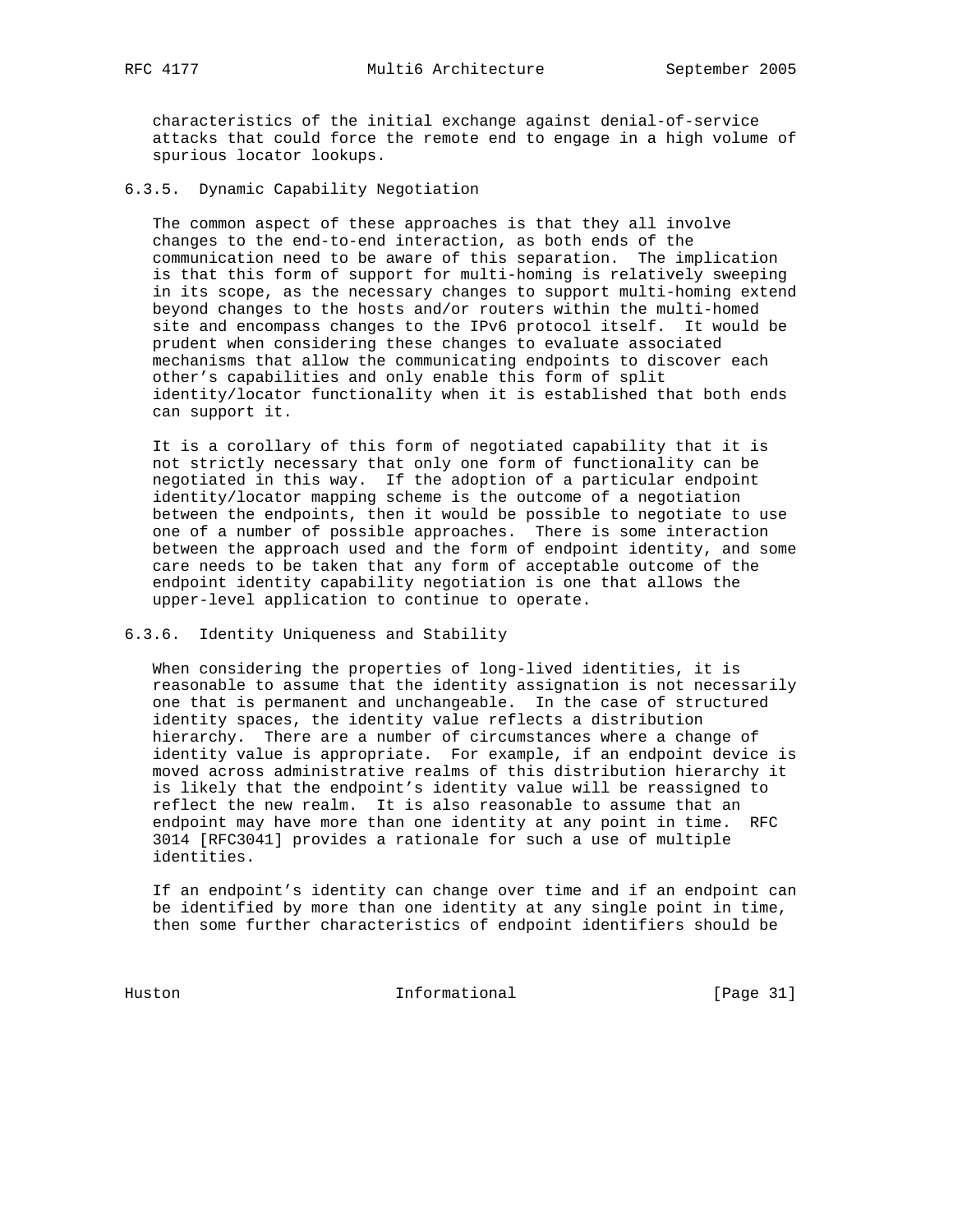defined. These relate to the constancy of an endpoint identity within an application, and the question of whether a transport session relies on a single endpoint identity value, and, if so, whether an endpoint identity can be changed within a transport session, and under what conditions the old identity can continue to be used following any such change. If the endpoint identity is a long-lived reference to a remote endpoint, and if multiple identities can exist for a single unique endpoint, then the question arises as to whether applications can compare identities for equivalence, and whether it is necessary for applications to recognise the condition where different identities refer to the same endpoint. These identities may be used within applications on a single host, or they may be identifies within applications on different hosts.

7. Functional Decomposition of Multi-Homing Approaches

 The following sections provide a framework for the characterisation of multi-homing approaches through a decomposition of the functions associated with session establishment, maintenance, and completion in the context of a multi-homed environment.

7.1. Establishing Session State

 What form of token is passed to the transport layer from the upper-level protocol element as an identification of the local protocol stack?

 What form of token is passed to the transport layer from the upper-level protocol element as an identification of the remote session target?

 What form of token is used by the upper-level protocol element as a self-identification mechanism for use within the application payload?

 Does the identity protocol element need to create a mapping from the upper-level protocol's local and remote identity tokens into an identity token that identifies the session? If so, then is this translation performed before or after the initial session packet exchange handshake?

 How does the session initiator establish that the remote end of the session can support the multi-homing capabilities in its protocol stack? If the remote end cannot, does the multi-homing capable protocol element report a session establishment failure to the upper-level protocol or silently fall back to a non-multi-homed protocol operation?

Huston **Informational Informational** [Page 32]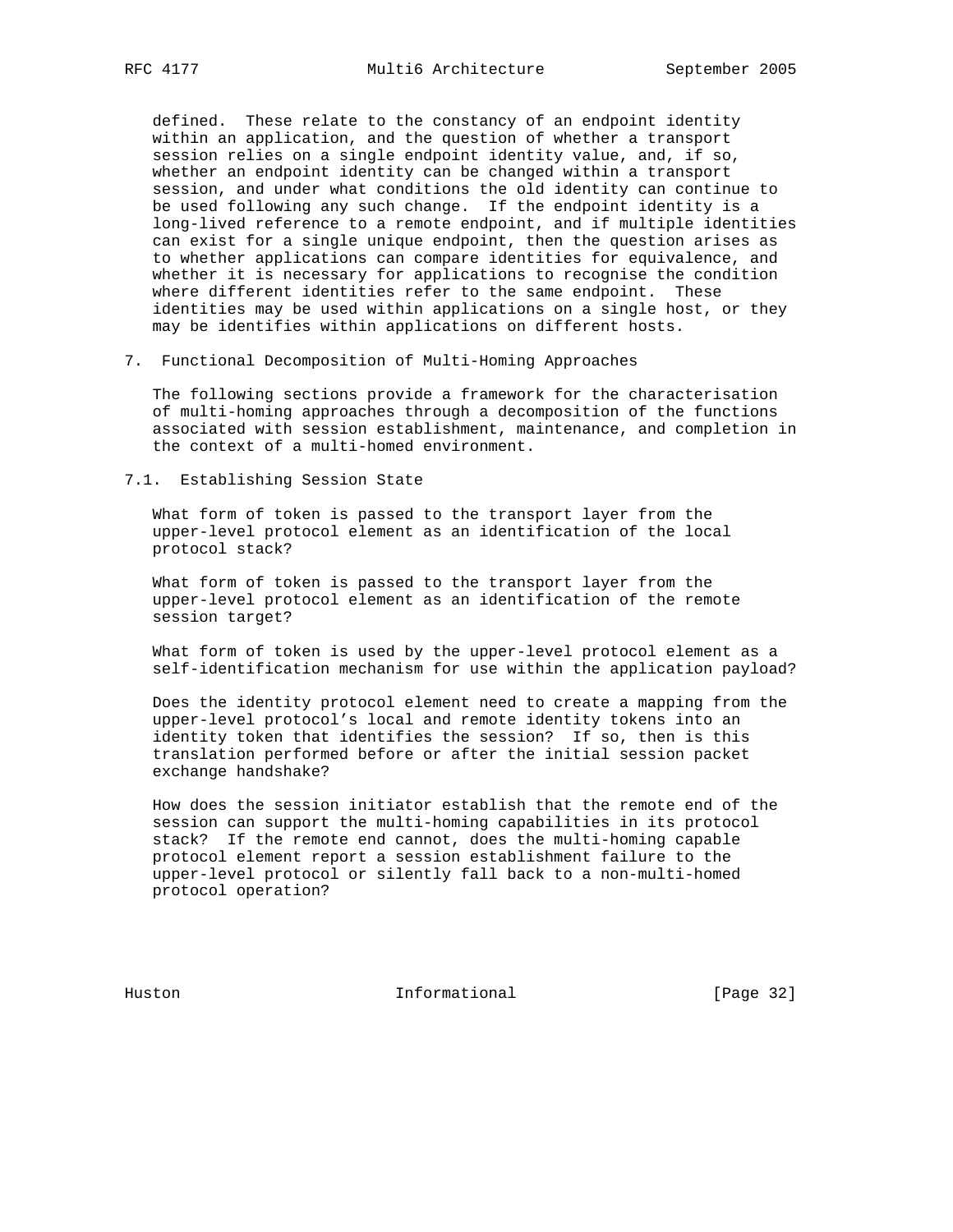How do the endpoints discover the locator set available for each other endpoint (locator discovery)?

 What mechanisms are used to perform locator selection at each end, for the local selection of source and destination locators?

 What form of mechanism is used to ensure that the selected site exit path matches the selected packet source locator?

# 7.2. Re-homing Triggers

 What are common denominator goals of re-homing triggers? What are the objectives that triggers conservatively should meet across all types of sessions?

 Are there transport session-specific triggers? If so, then what state changes within the network path should be triggers for all transport sessions, and what state changes are triggers only for selected transport sessions?

 What triggers are used to identify that a switch of locators is desirable?

 Are the triggers based on the end-to-end transport session and/or on notification of state changes within the network path from the network?

 What triggers can be used to indicate the direction of the failed path in order to trigger the appropriate locator repair function?

# 7.3. Re-homing Locator Pair Selection

 What parameters are used to determine the selection of a locator to use to reference the local endpoint?

 If the remote endpoint is multi-homed, what parameters are used to determine the selection of a locator to use to reference the remote endpoint?

 Must a change of an egress site-exit router be accompanied by a change in source and/or destination locators?

 How can new locators be added to the locator pool of an existing session?

Huston **Informational Informational** [Page 33]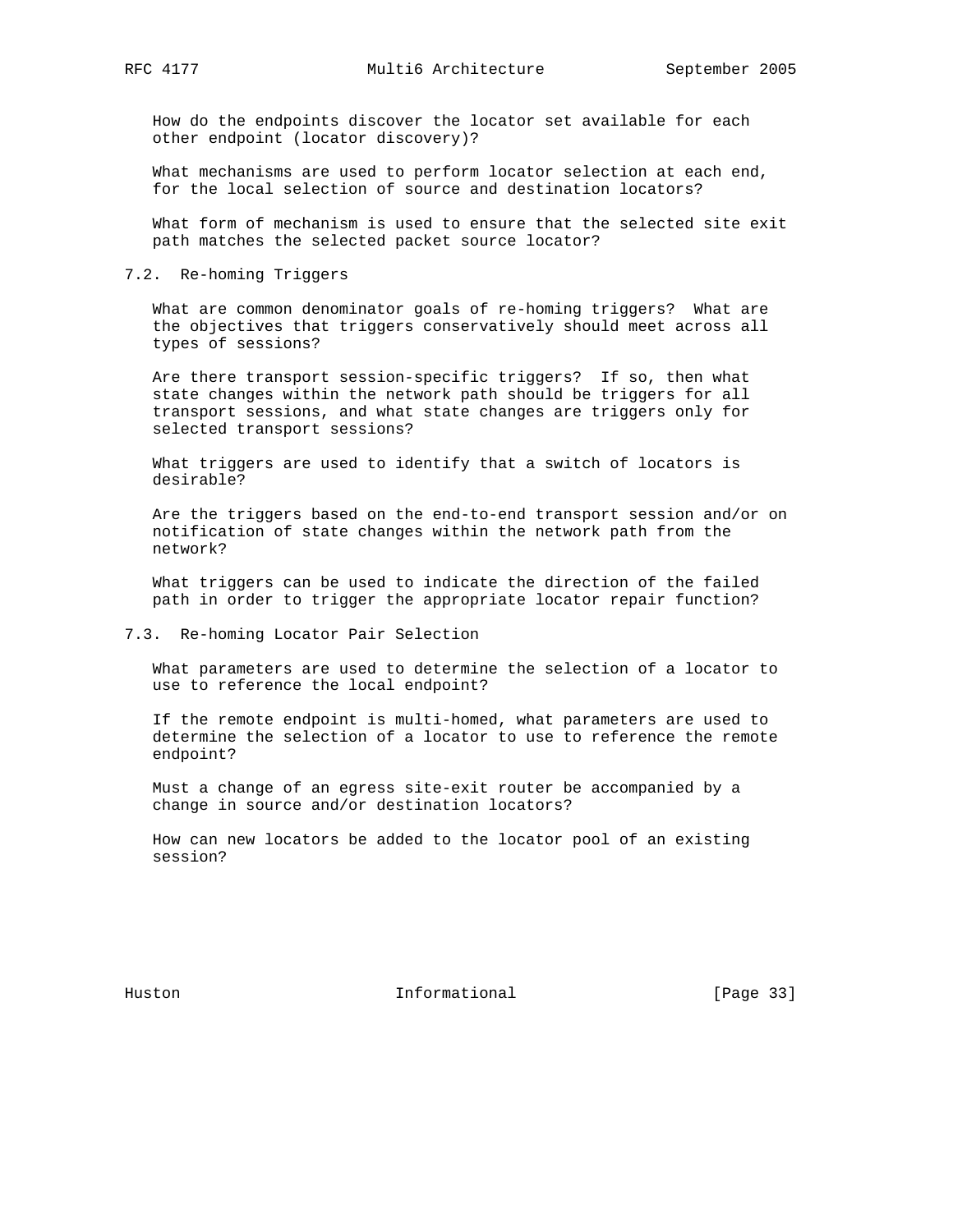#### 7.4. Locator Change

What are the preconditions that are necessary for a locator change?

How can the locator change be confirmed by both ends?

 What interactions are necessary for synchronisation of locator change and transport session behaviour?

# 7.5. Removal of Session State

 How is identity/locator binding state removal synchronised with session closure?

What binding information is cached for possible future use?

8. Security Considerations

 There are a significant number of security considerations that result from the action of distinguishing within the protocol suite endpoint identity and locator identity.

 It is not proposed to enumerate these considerations in detail within this document, but to reference a distinct document that describes the security considerations of this domain [threats].

9. Acknowledgements

 The author acknowledges the assistance from the following reviewers: Brian Carpenter, Kurtis Lundqvist, Erik Nordmark, Iljitsch van Beijnum, Marcelo Bagnulo, John Loughney, Thierry Ernst, Joe Touch, Michael Patton, Ted Hardie, and Allison Mankin.

- 10. Informative References
	- [RFC3041] Narten, T. and R. Draves, "Privacy Extensions for Stateless Address Autoconfiguration in IPv6", RFC 3041, January 2001.
	- [RFC3484] Draves, R., "Default Address Selection for Internet Protocol version 6 (IPv6)", RFC 3484, February 2003.
	- [RFC3582] Abley, J., Black, B., and V. Gill, "Goals for IPv6 Site-Multihoming Architectures", RFC 3582, August 2003.
	- [RFC3775] Johnson, D., Perkins, C., and J. Arkko, "Mobility Support in IPv6", RFC 3775, June 2004.

Huston **Informational Informational** [Page 34]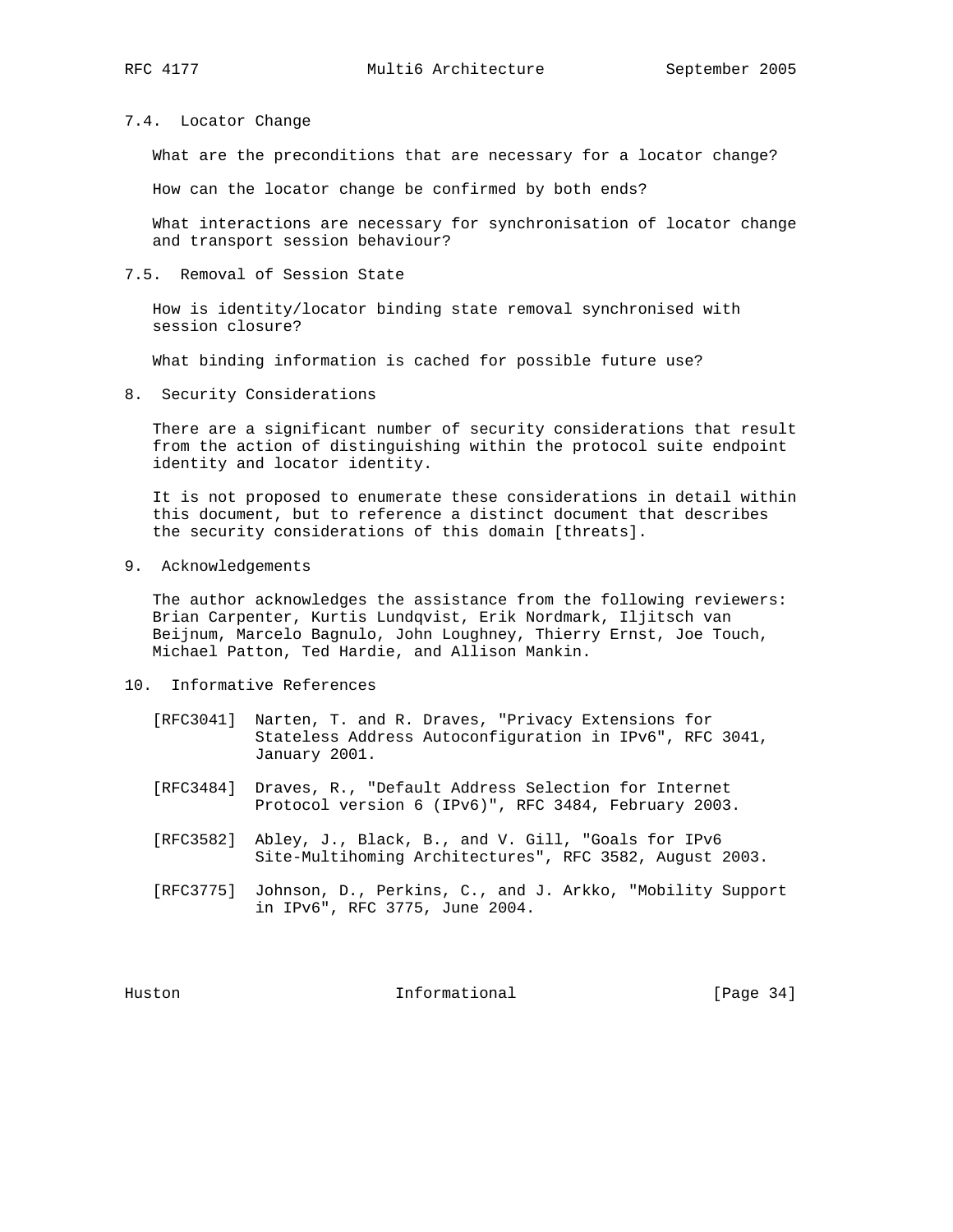- [iab-link] Aboba, B., Ed., "Architectural Implications of Link Layer Indications", Work in Progress, January 2005.
- [e2e] Saltzer, J., Reed, D., and D. Clark, "End-to-End Arguments in System Design", ACM TOCS Vol 2, Number 4, pp 277-288, November 1984, <http://web.mit.edu/Saltzer/www/ publications/endtoend/endtoend.txt>.
- [rosec] Nikander, P., Arkko, J., Aura, T., Montenegro, G., and E. Nordmark, "Mobile IP version 6 Route Optimization Security Design Background", Work in Progress, October 2004.
- [thinks] Lear, E., "Things MULTI6 Developers should think about", Work in Progress, January 2005.
- [threats] Nordmark, E. and T. Li, "Threats relating to IPv6 multi-homing solutions", Work in Progress, January 2005.

Author's Address

 Geoff Huston APNIC

EMail: gih@apnic.net

Huston **Informational Informational** [Page 35]